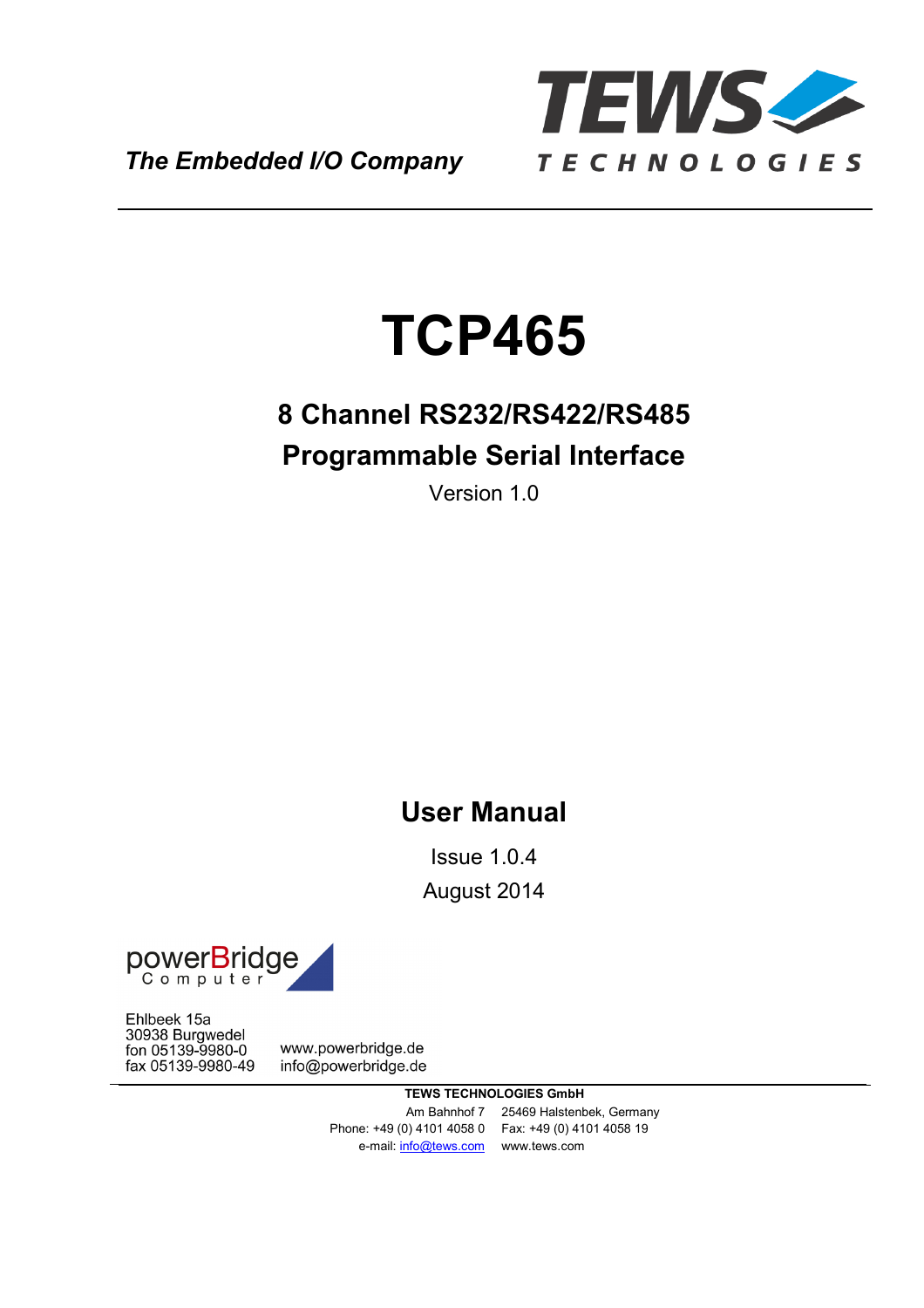

#### **TCP465-10R**

8 Channel RS232/RS422/RS485 Programmable Serial Interface, front panel I/O

#### **TCP465-20R**

8 Channel RS232/RS422/RS485 Programmable Serial Interface, front panel I/O and J2 I/O

This document contains information, which is proprietary to TEWS TECHNOLOGIES GmbH. Any reproduction without written permission is forbidden.

TEWS TECHNOLOGIES GmbH has made any effort to ensure that this manual is accurate and complete. However TEWS TECHNOLOGIES GmbH reserves the right to change the product described in this document at any time without notice.

TEWS TECHNOLOGIES GmbH is not liable for any damage arising out of the application or use of the device described herein.

#### **Style Conventions**

Hexadecimal characters are specified with prefix 0x, i.e. 0x029E (that means hexadecimal value 029E).

For signals on hardware products, an , Active Low' is represented by the signal name with  $#$  following, i.e. IP\_RESET#.

Access terms are described as:

| w   | Write Only       |
|-----|------------------|
| R   | <b>Read Only</b> |
| R/W | Read/Write       |
| R/C | Read/Clear       |
| R/S | Read/Set         |
|     |                  |

©2014 by TEWS TECHNOLOGIES GmbH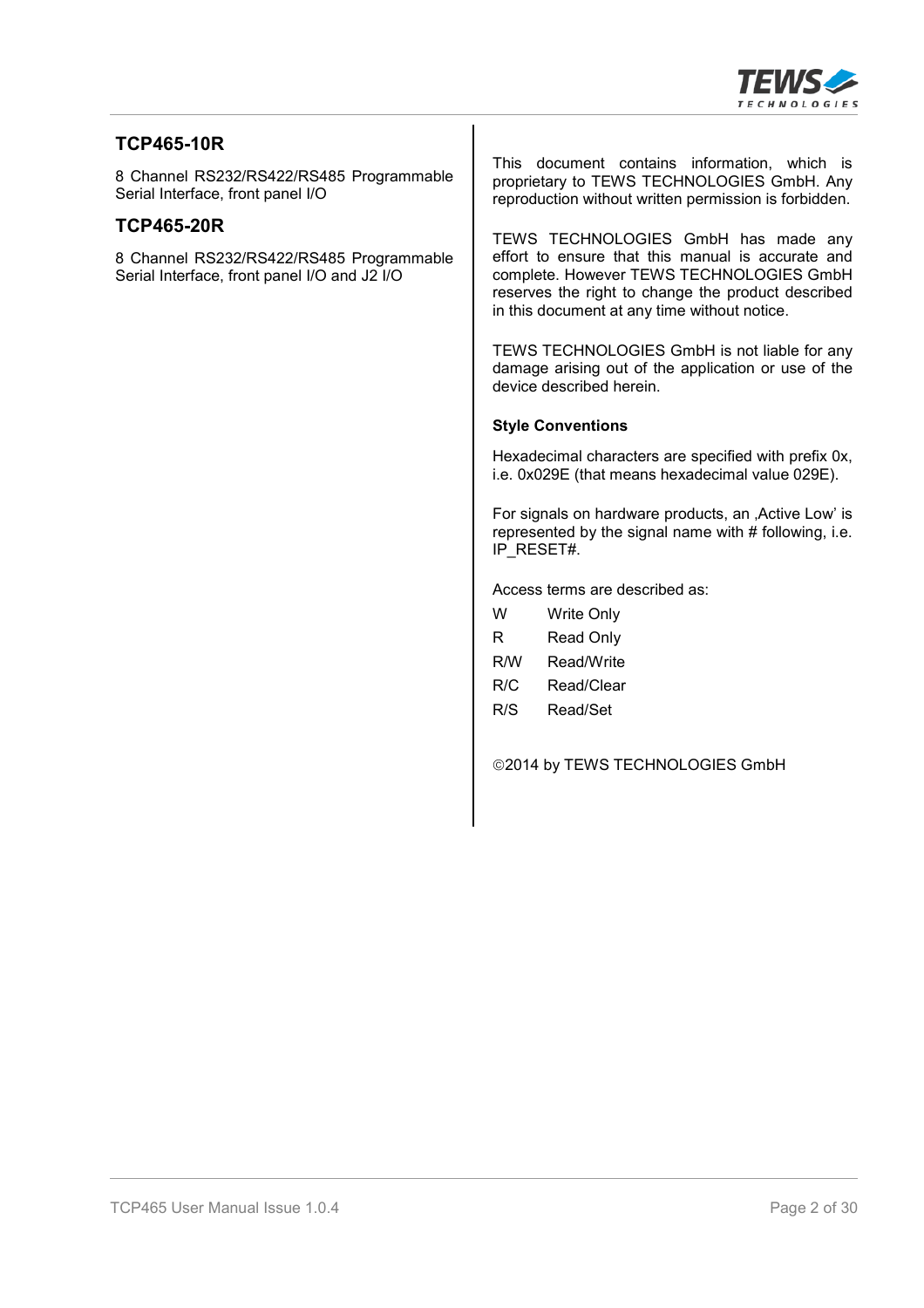

| <b>Issue</b> | <b>Description</b>                                                                     | Date           |
|--------------|----------------------------------------------------------------------------------------|----------------|
| 1.0          | First Issue                                                                            | February 2006  |
| 1.1          | Channel numbering clarification, recalculated MTBF (based<br>upon new vendor FIT-data) | August 2006    |
| 1.2          | New address TEWS LLC                                                                   | September 2006 |
| 1.0.3        | New notation for HW Engineering Documentation Releases                                 | November 2008  |
| 1.0.4        | <b>General Revision</b>                                                                | August 2014    |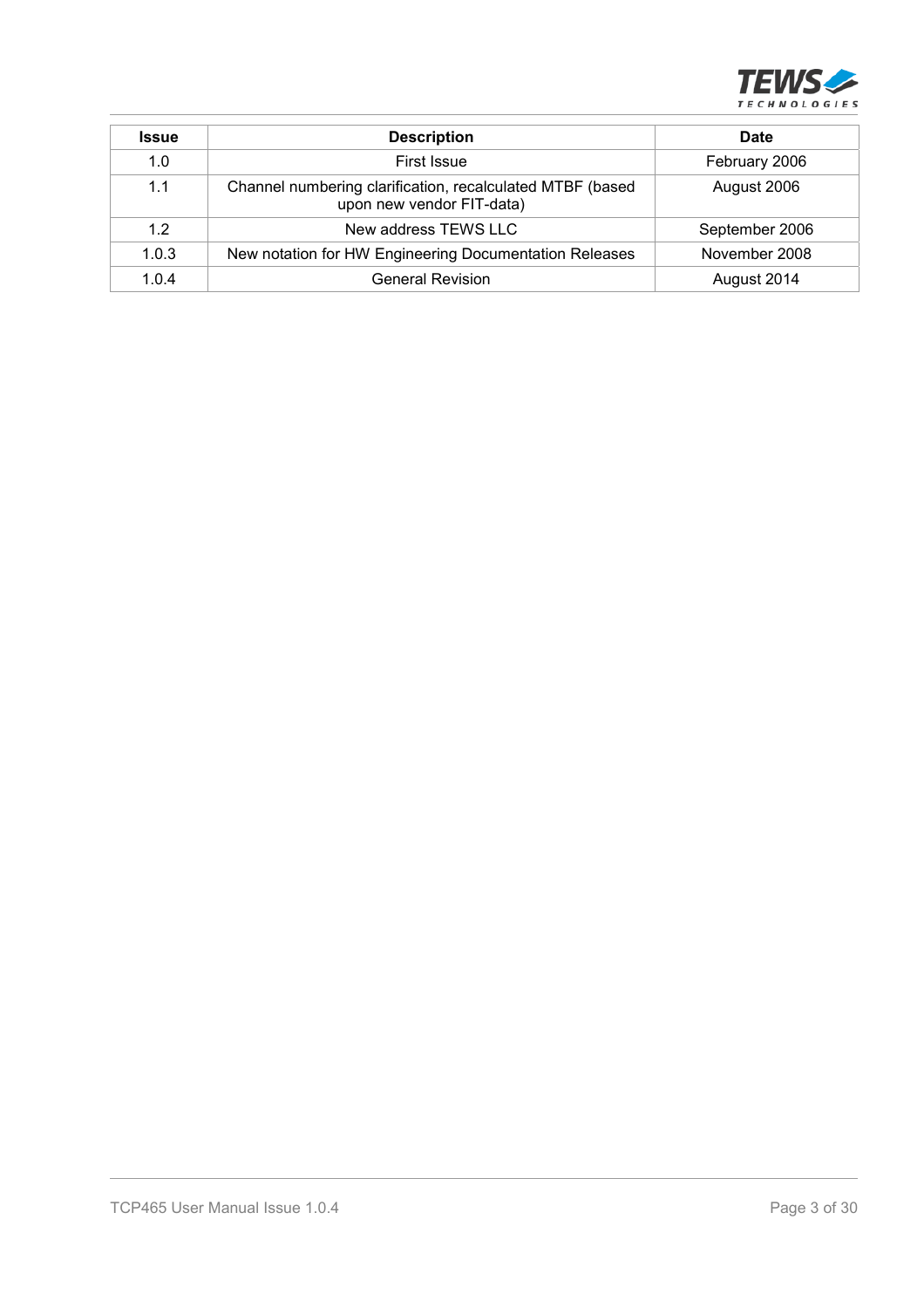

# **Table of Contents**

| 1                       |                |  |
|-------------------------|----------------|--|
| $\mathbf 2$             |                |  |
| 3                       |                |  |
|                         |                |  |
|                         |                |  |
|                         |                |  |
|                         | 3.2.1<br>3.2.2 |  |
|                         | 3.2.3          |  |
| $\overline{\mathbf{4}}$ |                |  |
|                         |                |  |
|                         |                |  |
|                         |                |  |
| 5                       |                |  |
|                         |                |  |
|                         | 5.1.1          |  |
|                         | 5.1.2          |  |
|                         |                |  |
|                         | 5.2.1          |  |
|                         | 5.2.2          |  |
|                         |                |  |
|                         |                |  |
|                         | 5.3.1          |  |
|                         | 5.3.1.1        |  |
|                         | 5.3.1.2        |  |
|                         | 5.3.1.3        |  |
|                         | 5.3.1.4        |  |
|                         | 5.3.2          |  |
|                         |                |  |
|                         | 5.4.1          |  |
|                         | 5.4.2          |  |
|                         | 5.4.3          |  |
|                         | 5.4.4          |  |
|                         | 5.4.5          |  |
|                         | 5.4.6          |  |
|                         | 5.5.1          |  |
|                         | 5.5.2          |  |
|                         | 5.5.3          |  |
|                         | 5.5.4          |  |
|                         |                |  |
| 6                       |                |  |
|                         |                |  |
| $\overline{7}$          |                |  |
|                         |                |  |
|                         |                |  |
|                         |                |  |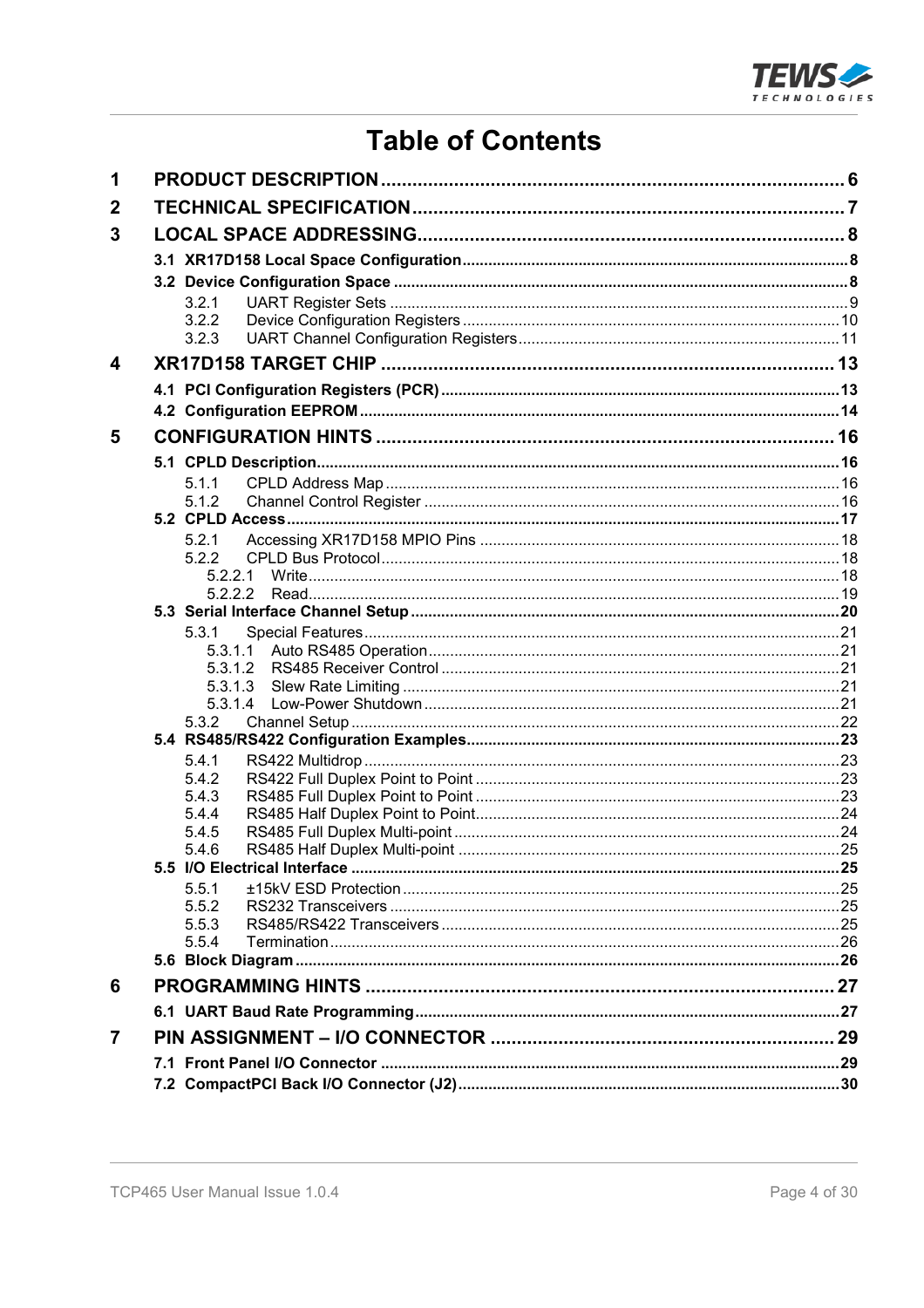

# **List of Figures**

## **List of Tables**

| TABLE 7-2: PIN ASSIGNMENT TCP465-20R COMPACTPCI BACK I/O CONNECTOR (J2) 30 |  |
|----------------------------------------------------------------------------|--|
|                                                                            |  |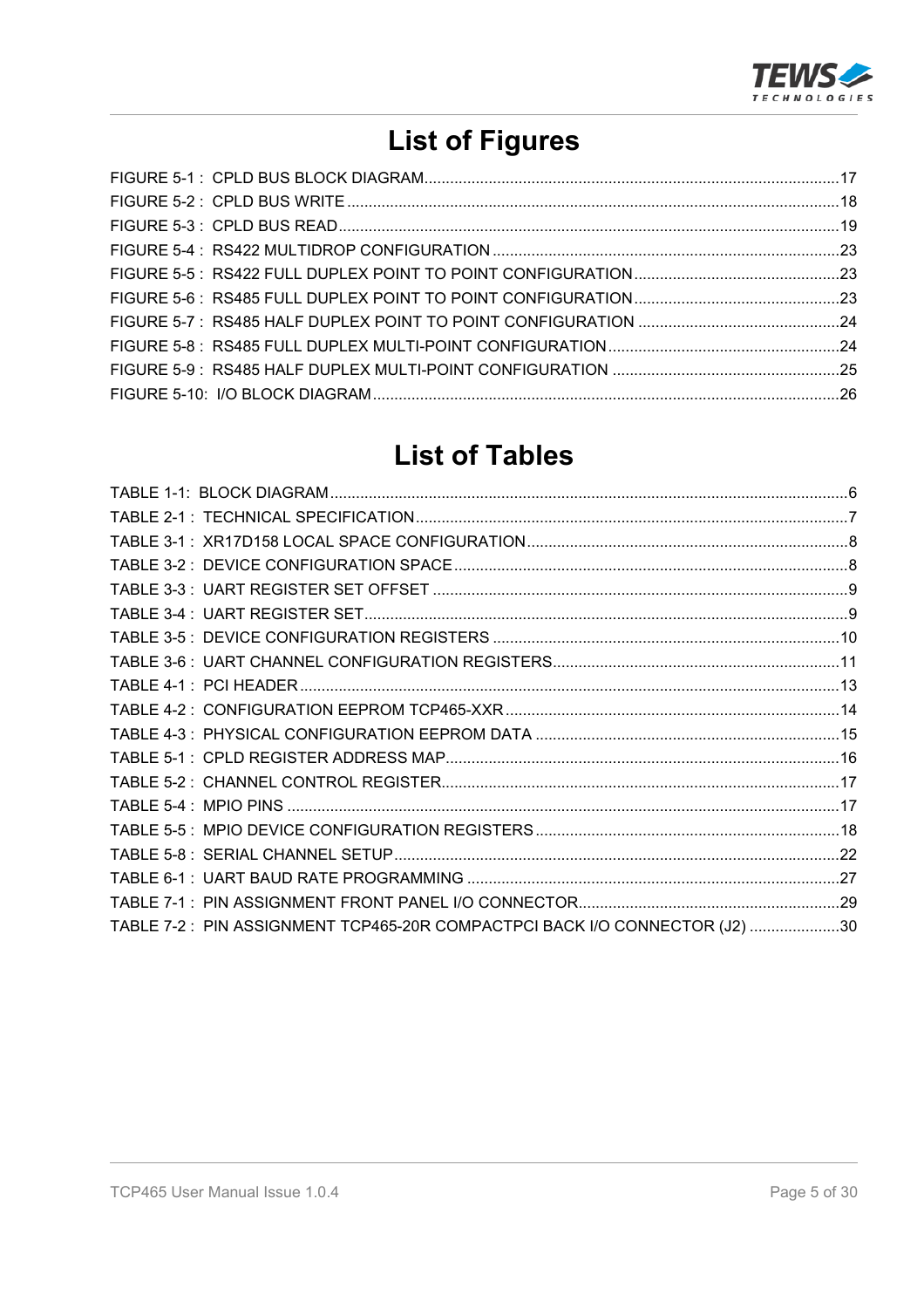

# **1 Product Description**

The TCP465 is a standard 3U 32 bit CompactPCI module offering 8 channels of high performance RS232/RS422/RS485 programmable serial interface.

The serial channels can be individually programmed to operate as RS232, RS422 or RS485 full duplex/half duplex interface. In addition programmable termination is provided for the RS422/RS485 interfaces. After power-up all serial I/O lines are in a high impedance state.

All modules offer front panel I/O with a HD50 SCSI-2 type connector. The TCP465-20R modules offer additional J2 rear I/O. Each RS232 channel supports RxD, TxD, RTS, CTS and GND. RS422 and RS485 full duplex support a four wire interface (RX+, RX-, TX+, TX-) plus ground (GND). RS485 half duplex supports a two wire interface (DX+, DX-) plus ground (GND).

Each channel has 64 byte transmit and receive FIFOs to significantly reduce the overhead required to provide data to and get data from the transmitters and receivers. The FIFO trigger levels are programmable and the baud rate is individually programmable up to 921.6 kbps for RS232 channels and 5.5296 Mbps for RS422 channels. The UART offers readable FIFO levels.

All channels generate interrupts on CompactPCI interrupt INTA. For fast interrupt source detection the UART provides a special Global Interrupt Source Register.

All serial channels use ESD protected transceivers up to ±15KV.

The TCP465 can operate with 3.3V and 5.0V PCI I/O signaling voltage.



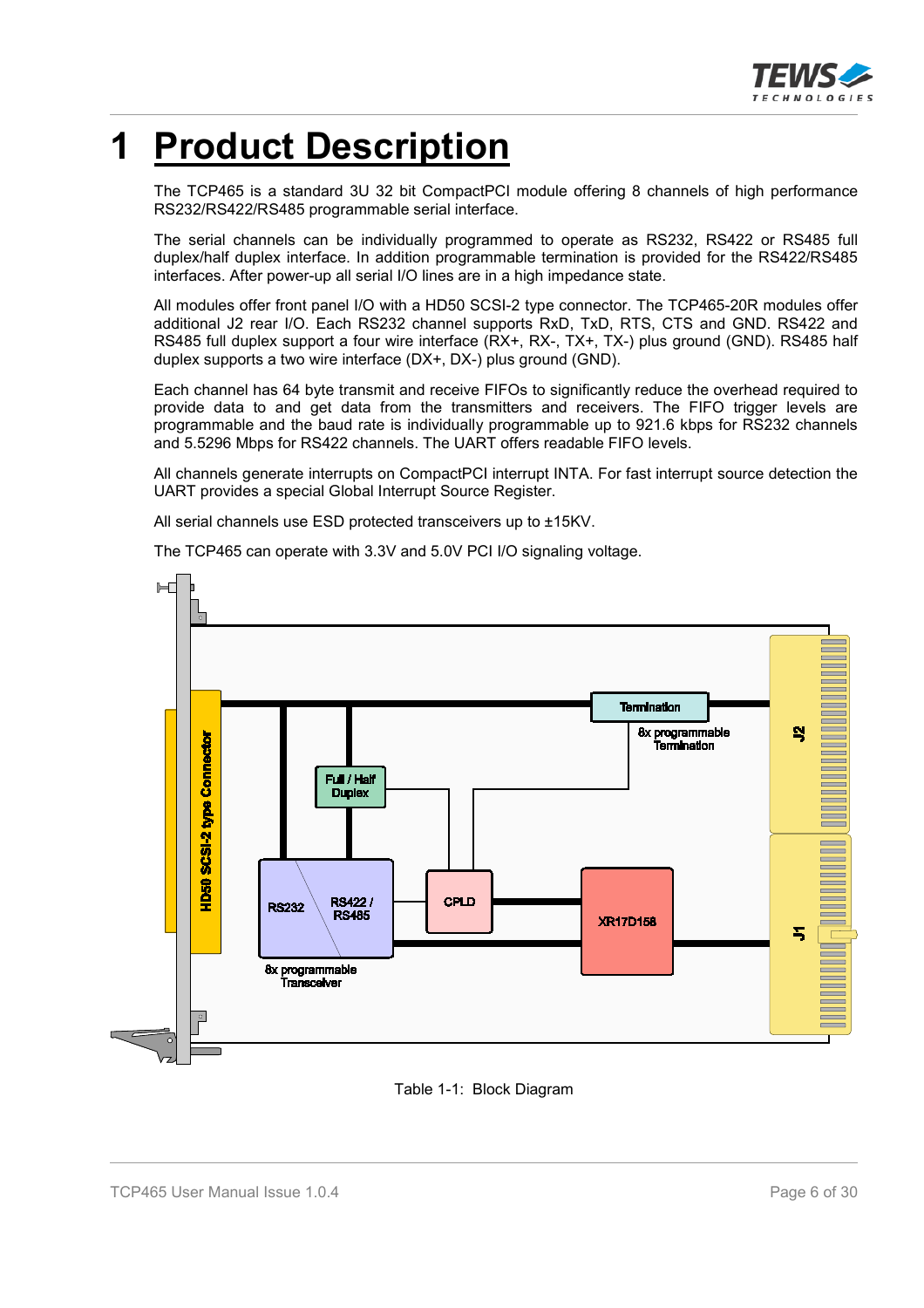

# **2 Technical Specification**

| <b>PMC Interface</b>              |                                                                                                                                                                                                                                                                                                                                                                                                     |                                                                     |  |
|-----------------------------------|-----------------------------------------------------------------------------------------------------------------------------------------------------------------------------------------------------------------------------------------------------------------------------------------------------------------------------------------------------------------------------------------------------|---------------------------------------------------------------------|--|
| <b>Mechanical Interface</b>       | PICMG 2.0 R3.0                                                                                                                                                                                                                                                                                                                                                                                      | Standard 3U 32 Bit CompactPCI module conforming to                  |  |
| <b>Electrical Interface</b>       | PCI Rev. 2.3 compliant<br>33 MHz / 32 bit PCI<br>3.3V and 5V PCI Signaling Voltage                                                                                                                                                                                                                                                                                                                  |                                                                     |  |
| <b>On Board Devices</b>           |                                                                                                                                                                                                                                                                                                                                                                                                     |                                                                     |  |
| <b>PCI Target Chip</b>            | <b>XR17D158 (Exar)</b>                                                                                                                                                                                                                                                                                                                                                                              |                                                                     |  |
| <b>Octal UART</b>                 | <b>XR17D158 (Exar)</b>                                                                                                                                                                                                                                                                                                                                                                              |                                                                     |  |
| <b>Transceiver</b>                | <b>MAX3161E</b>                                                                                                                                                                                                                                                                                                                                                                                     |                                                                     |  |
| I/O Interface                     |                                                                                                                                                                                                                                                                                                                                                                                                     |                                                                     |  |
| <b>Interface Type</b>             |                                                                                                                                                                                                                                                                                                                                                                                                     | Asynchronous serial interface                                       |  |
| <b>Number of Channels</b>         | 8                                                                                                                                                                                                                                                                                                                                                                                                   |                                                                     |  |
| <b>Physical Interface</b>         | Software selectable RS232, RS422, RS485 full duplex, RS485<br>half duplex                                                                                                                                                                                                                                                                                                                           |                                                                     |  |
| <b>Serial Channel I/O Signals</b> | RS232: TxD, RxD, RTS, CTS, GND<br>RS422/RS485 Full Duplex: TxD+/-, RxD+/-, GND<br>RS485 Half Duplex: Dx+/-, GND                                                                                                                                                                                                                                                                                     |                                                                     |  |
| <b>Termination</b>                |                                                                                                                                                                                                                                                                                                                                                                                                     | Software selectable $120\Omega$                                     |  |
| <b>Programmable Baud Rates</b>    | RS232: up to 921.6 kbps                                                                                                                                                                                                                                                                                                                                                                             | RS422: up to 5.5296 Mbps                                            |  |
| <b>ESD Protection</b>             |                                                                                                                                                                                                                                                                                                                                                                                                     | ±15kV - Human Body Model                                            |  |
| <b>I/O Connector</b>              | HD50 SCSI-2 type connector (e.g. AMP# 787395-5)<br>TCP465-20R: additional 110 pol. CompactPCI back I/O (J2)                                                                                                                                                                                                                                                                                         |                                                                     |  |
| <b>Physical Data</b>              |                                                                                                                                                                                                                                                                                                                                                                                                     |                                                                     |  |
| <b>Power Requirements</b>         | 40 mA typical @ +5V DC (Shutdown, no load)<br>55 mA typical @ +5V DC (RS232, no load)<br>115 mA typical @ +5V DC (RS422, no load)<br>440 mA typical @ +5V DC (RS485 FD Master, no load)<br>400 mA typical @ +5V DC (RS485 HD, no load)<br>45 mA typical @ +3.3V DC (no load)                                                                                                                        |                                                                     |  |
| <b>Temperature Range</b>          | Storage                                                                                                                                                                                                                                                                                                                                                                                             | Operating   -40°C to +85°C<br>-40 $^{\circ}$ C to +100 $^{\circ}$ C |  |
| <b>MTBF</b>                       | TCP465-10R: 490 000 h<br>TCP465-20R: 460 000 h<br>MTBF values shown are based on calculation according to MIL-HDBK-217F and<br>MIL-HDBK-217F Notice 2; Environment: GB 20°C.<br>The MTBF calculation is based on component FIT rates provided by the<br>component suppliers. If FIT rates are not available, MIL-HDBK-217F and<br>MIL-HDBK-217F Notice 2 formulas are used for FIT rate calculation |                                                                     |  |
| <b>Humidity</b>                   | $5 - 95$ % non-condensing                                                                                                                                                                                                                                                                                                                                                                           |                                                                     |  |
| Weight                            | 131 g                                                                                                                                                                                                                                                                                                                                                                                               |                                                                     |  |

|  |  | Table 2-1 : Technical Specification |
|--|--|-------------------------------------|
|--|--|-------------------------------------|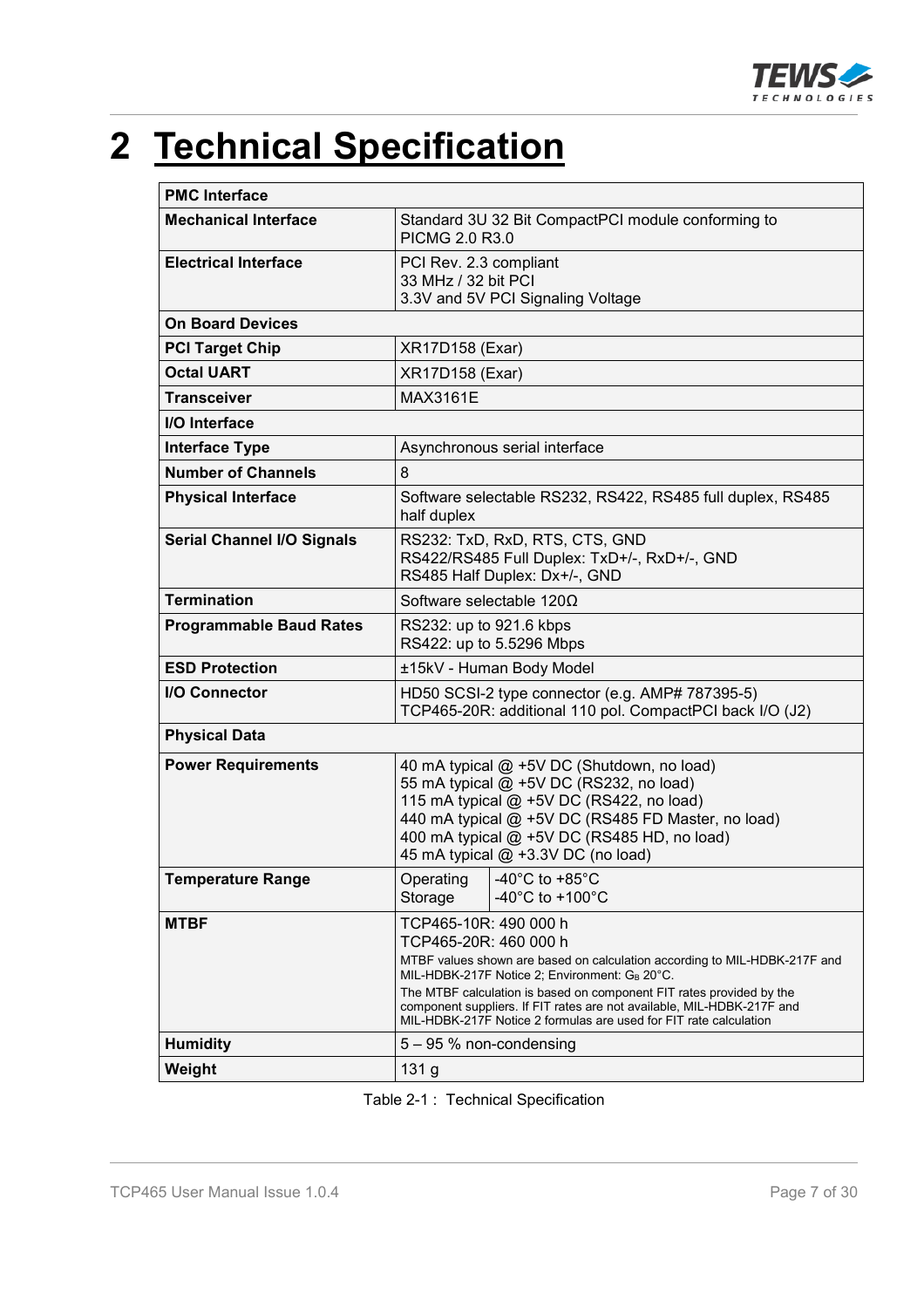

# **3 Local Space Addressing**

# 3.1 **XR17D158 Local Space Configuration**

The local on board addressable regions are accessed from the PCI side by using the XR17D158 local space.

| XR17D158 PCI Base<br><b>Address</b><br>(Offset in PCI<br>Configuration<br>Space) | <b>PCI</b><br><b>Space</b><br><b>Mapping</b> | <b>Size</b><br>(Byte) | <b>Port</b><br>Width<br>(Bit) | <b>Endian</b><br><b>Mode</b> | <b>Description</b>                   |
|----------------------------------------------------------------------------------|----------------------------------------------|-----------------------|-------------------------------|------------------------------|--------------------------------------|
| 0(0x10)                                                                          | MEM                                          | 4096                  | 32                            | <b>BIG</b>                   | <b>Device Configuration</b><br>Space |

| Table 3-1: XR17D158 Local Space Configuration |
|-----------------------------------------------|
|-----------------------------------------------|

## 3.2 **Device Configuration Space**

**PCI Base Address: XR17D158 PCI Base Address 0 (Offset 0x10 in PCI Configuration Space).**

The TCP465 uses the Exar XR17D158 Octal UART to provide and control the 8 channels.

| <b>Device Configuration Space</b><br><b>Content</b> | <b>PCI Address</b>                      | <b>Size</b><br>(Bit) |
|-----------------------------------------------------|-----------------------------------------|----------------------|
| <b>UART 0 Register Set</b>                          | PCI Base Address 0 + (0x0000 to 0x007F) | 32                   |
| <b>Device Configuration Registers</b>               | PCI Base Address 0 + (0x0080 to 0x009F) | 32                   |
| <b>UART 0 Register Set</b>                          | PCI Base Address 0 + (0x0100 to 0x01FF) | 32                   |
| <b>UART 1 Register Set</b>                          | PCI Base Address 0 + (0x0200 to 0x03FF) | 32                   |
| <b>UART 2 Register Set</b>                          | PCI Base Address 0 + (0x0400 to 0x05FF) | 32                   |
| <b>UART 3 Register Set</b>                          | PCI Base Address 0 + (0x0600 to 0x07FF) | 32                   |
| <b>UART 4 Register Set</b>                          | PCI Base Address 0 + (0x0800 to 0x09FF) | 32                   |
| <b>UART 5 Register Set</b>                          | PCI Base Address 0 + (0x0A00 to 0x0BFF) | 32                   |
| <b>UART 6 Register Set</b>                          | PCI Base Address 0 + (0x0C00 to 0x0DFF) | 32                   |
| <b>UART 7 Register Set</b>                          | PCI Base Address 0 + (0x0E00 to 0x0FFF) | 32                   |

Table 3-2 : Device Configuration Space

All registers can be accessed in 8, 16 or 32 bit width with exception to one special case: When reading the receive data together with its LSR register content, the host must read them in 16 or 32 bits format in order to maintain integrity of the data byte with its associated error flags.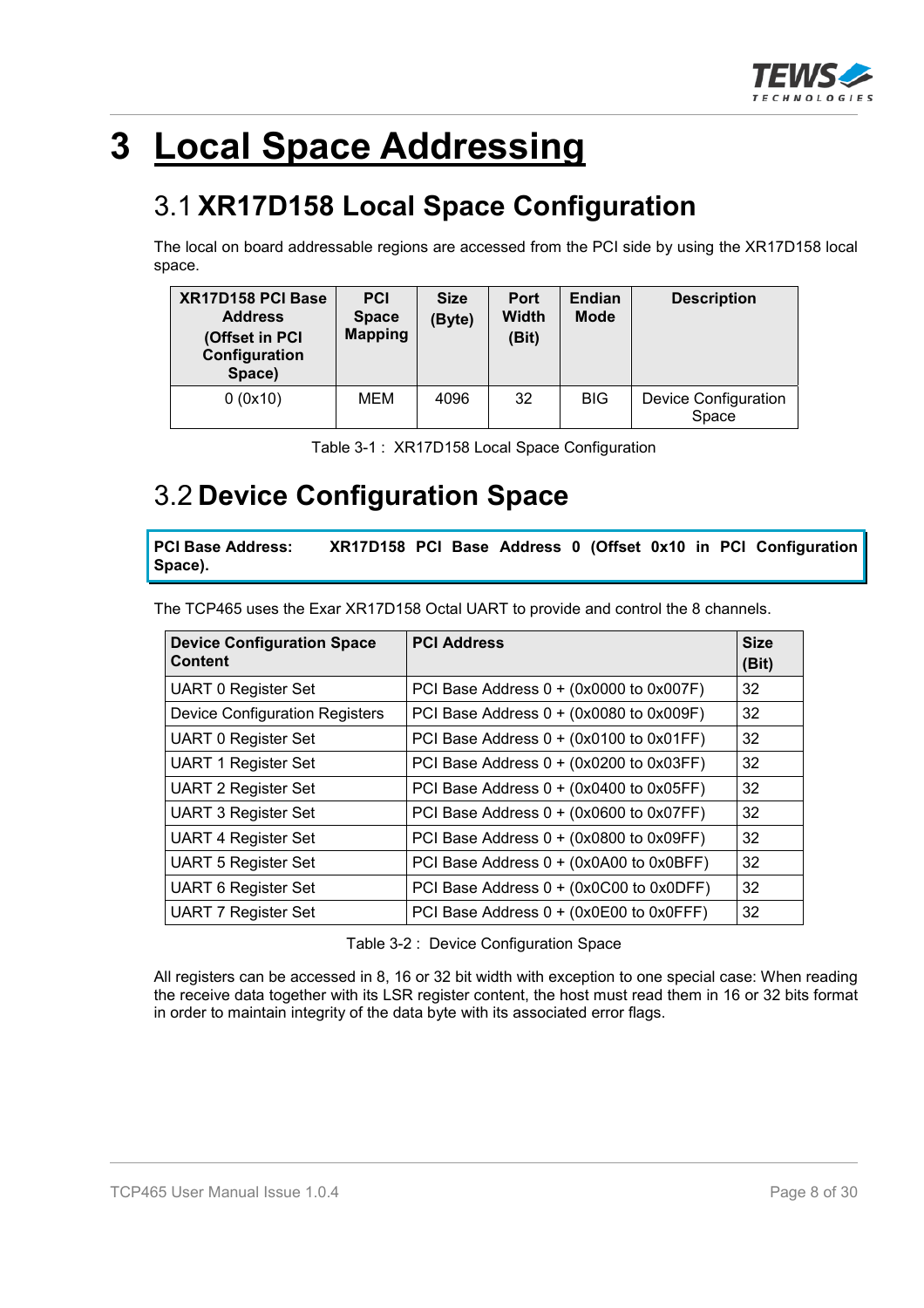

### **3.2.1 UART Register Sets**

The Device Configuration Space provides a register set for each of the 8 UARTs.

| <b>UART Register Set</b> | <b>Register Set Offset</b> |
|--------------------------|----------------------------|
| Serial Channel 0         | 0x0000                     |
| Serial Channel 1         | 0x0200                     |
| Serial Channel 2         | 0x0400                     |
| Serial Channel 3         | 0x0600                     |
| Serial Channel 4         | 0x0800                     |
| Serial Channel 5         | 0x0A00                     |
| Serial Channel 6         | 0x0C00                     |
| Serial Channel 7         | 0x0E00                     |

Table 3-3 : UART Register Set Offset

| <b>Offset Address</b> | <b>Description</b>                               | <b>Access</b> | Data Width |
|-----------------------|--------------------------------------------------|---------------|------------|
| $0x000 - 0x00F$       | <b>UART Channel Configuration Registers</b>      | R/W           | 8, 16, 32  |
|                       | First 8 registers are 16550 compatible           |               |            |
| $0x010 - 0x07F$       | Reserved                                         |               |            |
| $0x080 - 0x093$       | <b>Channel 0: Device Configuration Registers</b> | R/W           | 8, 16, 32  |
|                       | All other channels: Reserved                     |               |            |
| $0x094 - 0x0FF$       | Reserved                                         |               |            |
| 0x100                 | Read FIFO - 64 bytes of RX FIFO data             | R             | 8, 16, 32  |
|                       | Write FIFO - 64 bytes of TX FIFO data            | W             | 8, 16, 32  |
| $0x140 - 0x17F$       | Reserved                                         |               |            |
| $0x180 - 0x1FF$       | Read FIFO with errors -                          | R             | 16, 32     |
|                       | 64 bytes of RX FIFO data + LSR                   |               |            |

Table 3-4 : UART Register Set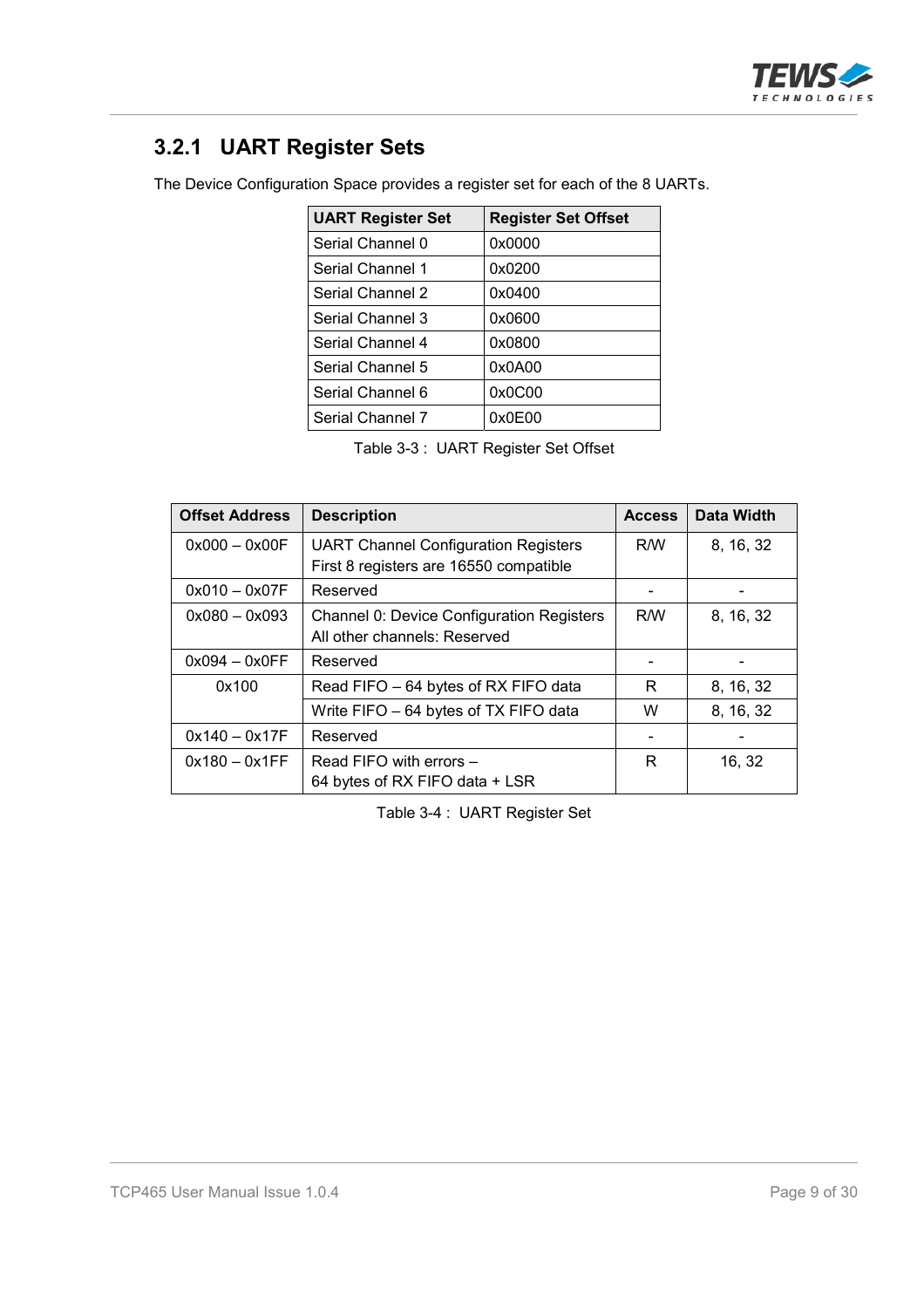

### **3.2.2 Device Configuration Registers**

The Device Configuration Registers control general operating conditions and monitor the status of various functions. This includes a 16 bit general purpose counter, multipurpose input/outputs (not supported by the TCP465), sleep mode, soft-reset and device identification, and revision. They are embedded inside the UART 0 Register Set.

| <b>Address</b> | <b>Register</b>  | <b>Description</b><br><b>Access</b>        |     | <b>Reset</b><br>Value |
|----------------|------------------|--------------------------------------------|-----|-----------------------|
| 0x080          | INTO [7:0]       | Channel Interrupt Indicator                | R   | 0x00                  |
| 0x081          | INT1 [15:8]      | Interrupt Source Details                   | R   | 0x00                  |
| 0x082          | INT2 [23:16]     |                                            | R   | 0x00                  |
| 0x083          | INT3 [31:24]     |                                            | R   | 0x00                  |
| 0x084          | <b>TIMERCNTL</b> | <b>Timer Control Register</b>              | R/W | 0x00                  |
| 0x085          | <b>TIMER</b>     | Reserved                                   |     | 0x00                  |
| 0x086          | <b>TIMERLSB</b>  | Programmable Timer Value                   | R/W | 0x00                  |
| 0x087          | <b>TIMERMSB</b>  |                                            | R/W | 0x00                  |
| 0x088          | 8XMODE           | <b>Sampling Rate Select</b>                | R/W | 0x00                  |
| 0x089          | <b>REGA</b>      | Reserved                                   |     | 0x00                  |
| 0x08A          | <b>RESET</b>     | <b>UART Reset</b>                          | W   | 0x00                  |
| 0x08B          | <b>SLEEP</b>     | <b>UART Sleep Mode Enable</b>              | R/W | 0x00                  |
| 0x08C          | <b>DREV</b>      | <b>Device Revision</b>                     | R   | 0x01                  |
| 0x08D          | <b>DVID</b>      | Device Identification                      | R   | 0x28                  |
| 0x08E          | <b>REGB</b>      | Simultaneous UART Write & EEPROM Interface | W   | 0x00                  |
| 0x08F          | <b>MPIOINT</b>   | <b>MPIO Interrupt Mask</b>                 | R/W | 0x00                  |
| 0x090          | <b>MPIOLVL</b>   | <b>MPIO Level Control</b>                  | R/W | 0x00                  |
| 0x091          | MPIO3T           | MPIO Output Pin Tri-state Control          | R/W | 0x00                  |
| 0x092          | <b>MPIOINV</b>   | <b>MPIO Input Polarity Select</b>          | R/W | 0x00                  |
| 0x093          | <b>MPIOSEL</b>   | MPIO Input/Output Select                   | R/W | 0xFF                  |

Table 3-5 : Device Configuration Registers

For a detailed description of the Device Configuration Registers please refer to the XR17D158 data sheet which available on the Exar website (www.exar.com).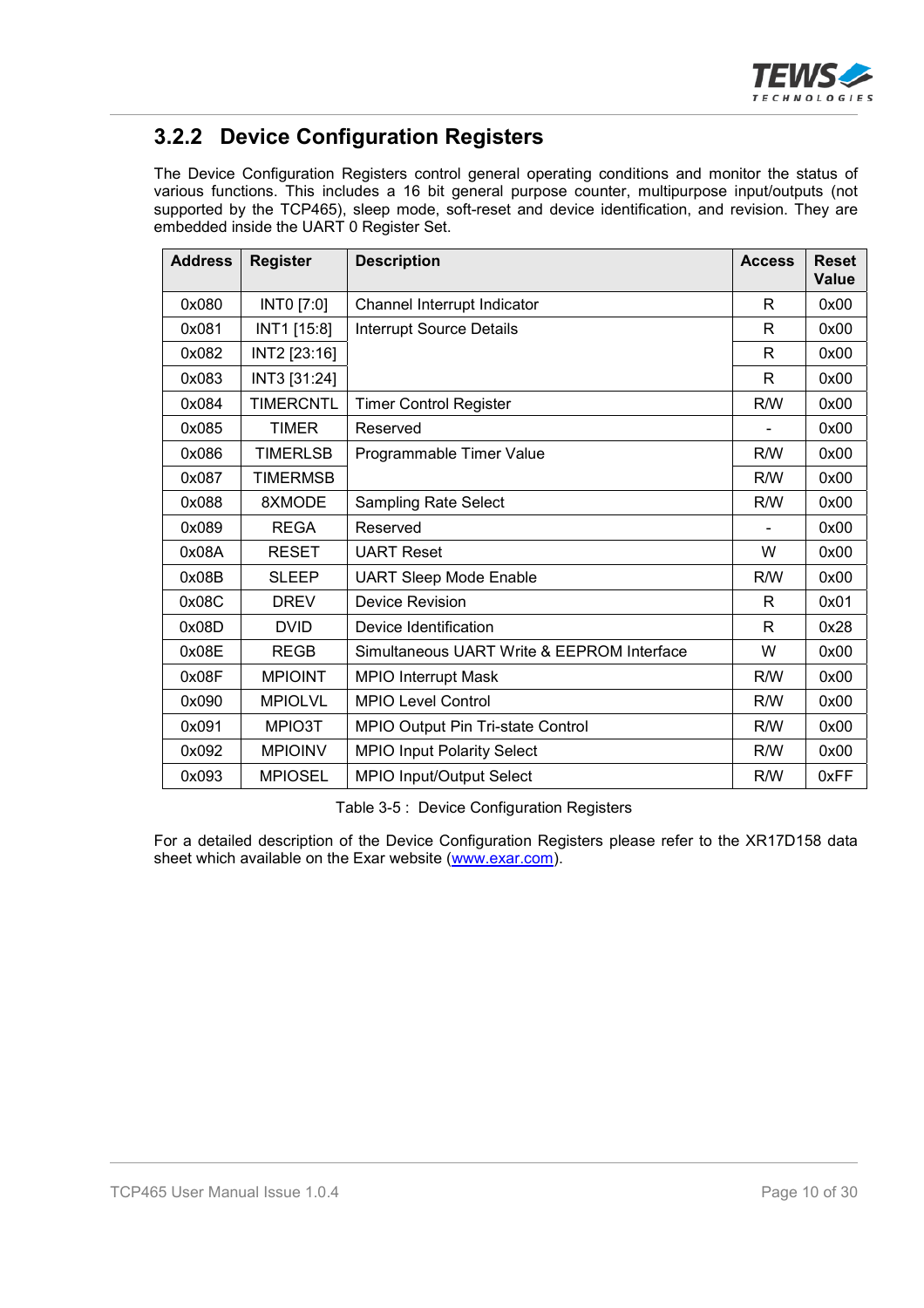

### **3.2.3 UART Channel Configuration Registers**

Each UART channel has its own set of internal UART configuration registers for its own operation control and status reporting. The following table provides the register offsets within a register set, access types and access control:

| <b>Register</b><br><b>Offset</b> | <b>Comment</b>   | <b>Register</b>                                            | <b>Access</b> | <b>Reset</b><br><b>Value</b> |
|----------------------------------|------------------|------------------------------------------------------------|---------------|------------------------------|
|                                  |                  | 16550 Compatible                                           |               |                              |
| 0x00                             | $LCR[7] = 0$     | RHR - Receive Holding Register                             | R             | 0xXX                         |
|                                  |                  | THR - Transmit Holding Register                            | W             |                              |
|                                  | $LCR[7] = 1$     | DLL - Baud Rate Generator Divisor Latch Low                | R/W           | 0xXX                         |
| 0x01                             | $LCRI7 = 0$      | IER - Interrupt Enable Register                            | R/W           | 0x00                         |
|                                  | $LCR[7] = 1$     | DLM - Baud Rate Generator Divisor Latch High               | R/W           | 0xXX                         |
| 0x02                             |                  | <b>ISR</b> - Interrupt Status Register                     | R             | 0x01                         |
|                                  |                  | FCR - FIFO Control Register                                | W             | 0x00                         |
| 0x03                             |                  | LCR - Line Control Register                                | R/W           | 0x00                         |
| 0x04                             |                  | MCR - Modem Control Register                               | R/W           | 0x00                         |
| 0x05                             |                  | <b>LSR - Line Status Register</b>                          | R             | 0x60                         |
|                                  |                  | Reserved                                                   | W             |                              |
| 0x06                             |                  | MSR - Modem Status Register                                | R             | 0xX0                         |
|                                  |                  | - Auto RS485 Delay (not supported by the<br><b>TCP465)</b> | W             |                              |
| 0x07                             | <b>User Data</b> | SPR - Scratch Pad Register                                 | R/W           | 0xFF                         |
|                                  |                  | <b>Enhanced Registers</b>                                  |               |                              |
| 0x08                             |                  | FCTR - Feature Control Register                            | R/W           | 0x00                         |
| 0x09                             |                  | EFR - Enhanced Function Register                           | R/W           | 0x00                         |
| 0x0A                             |                  | <b>TXCNT - Transmit FIFO Level Counter</b>                 | R             | 0x00                         |
|                                  |                  | <b>TXTRG</b> - Transmit FIFO Trigger Level                 | W             |                              |
| 0x0B                             |                  | <b>RXCNT</b> – Receiver FIFO Level Counter                 | R             | 0x00                         |
|                                  |                  | RXTRG - Receiver FIFO Trigger Level                        | W             |                              |
| 0x0C                             |                  | Xchar - Xon, Xoff Received Flags                           | R             | 0x00                         |
|                                  |                  | Xoff-1 - Xoff Character 1                                  | W             |                              |
| 0x0D                             |                  | Reserved                                                   | R             | 0x00                         |
|                                  |                  | Xoff-2 - Xoff Character 2                                  | W             |                              |
| 0x0E                             |                  | Reserved                                                   | R             | 0x00                         |
|                                  |                  | Xon-1 - Xon Character 1                                    | W             |                              |
| 0x0F                             |                  | Reserved                                                   | R             | 0x00                         |
|                                  |                  | Xon-2 - Xon Character 2                                    | W             |                              |

Table 3-6 : UART Channel Configuration Registers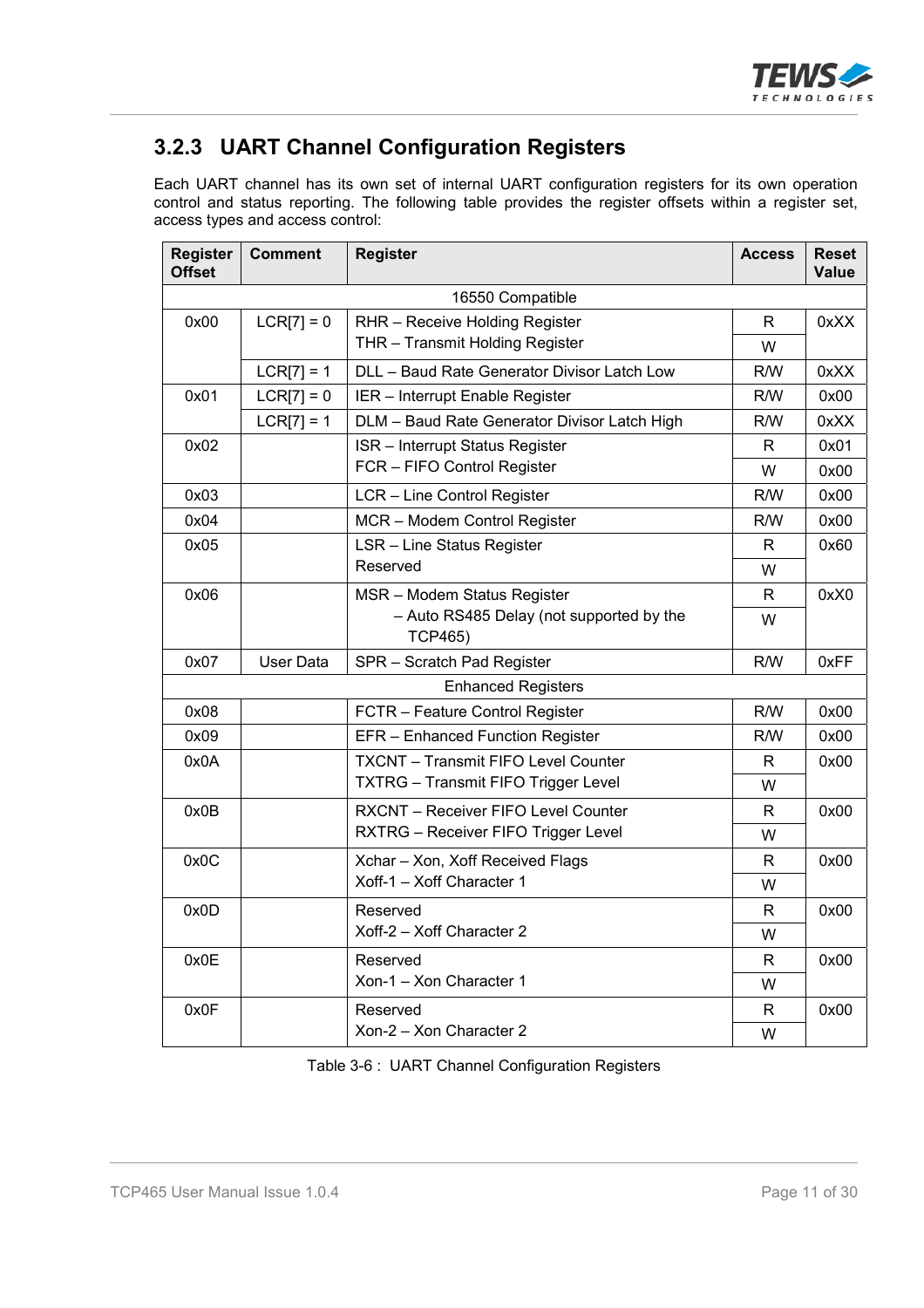

**The address for a UART Channel Configuration Register x in a UART Register Set for channel y is:**

**PCI Base Address 0 (PCI Base Address for the UART Register Space)**

- **+ UART Register Set Offset for** *channel y*
- **+ Register Offset for** *register x*

Addressing example:

The address for the LCR register of UART channel 5 is:

| <b>PCI Base Address</b> | (PCI Base Address for the Device Configuration Space) |  |
|-------------------------|-------------------------------------------------------|--|
|                         |                                                       |  |

- + 0x0A00 (Offset of the UART register set for serial channel 5)
- + 0x0003 (Offset of the LCR register within a UART register set)

For a detailed description of the serial channel registers please refer to the XR17D158 data sheet which is available on the Exar website (www.exar.com).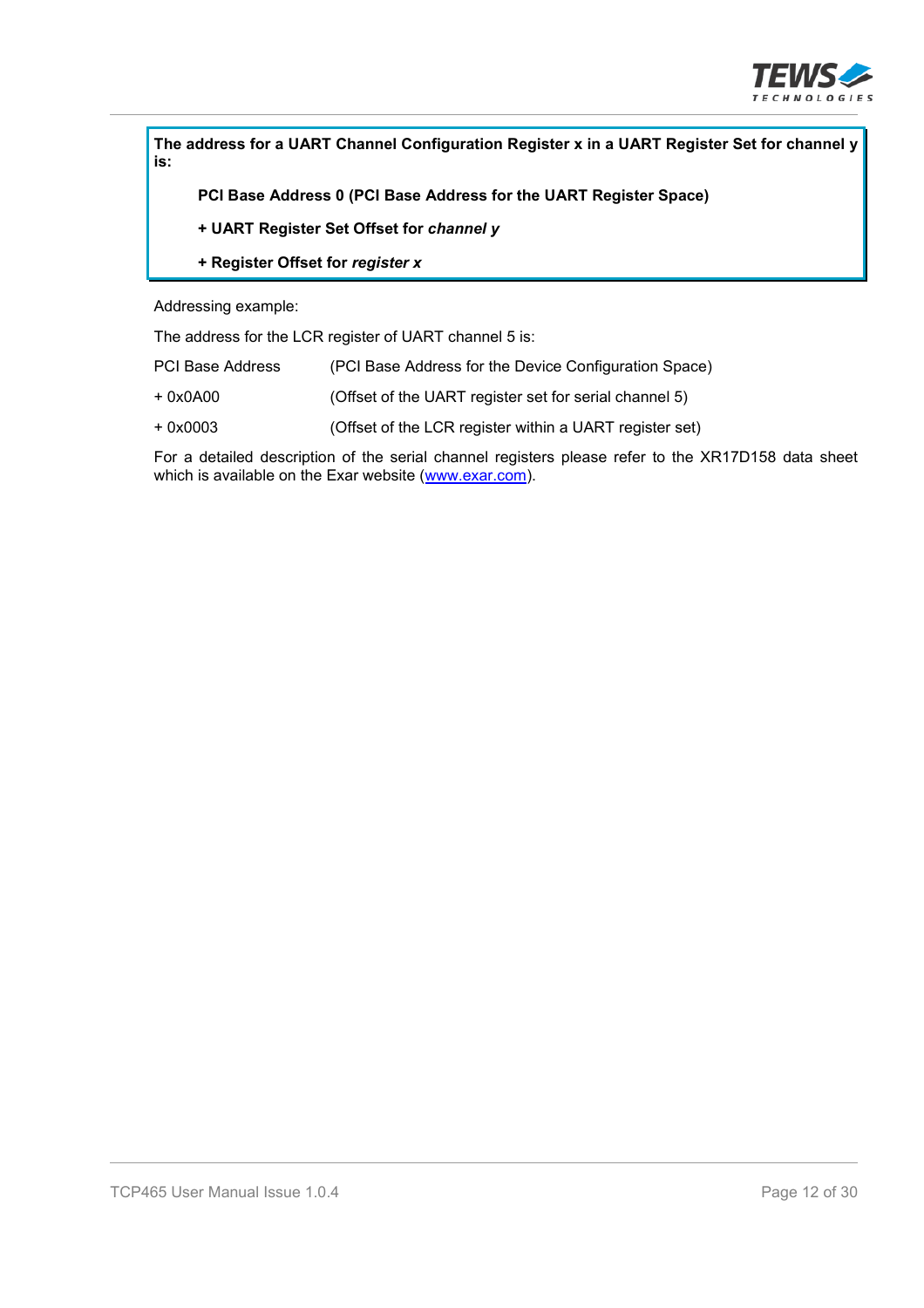

# **4 XR17D158 Target Chip**

# 4.1 **PCI Configuration Registers (PCR)**

| <b>PCI CFG</b><br>Write '0' to all unused (Reserved) bits<br><b>Register</b> |                                            |                                         |                      |                                |          | <b>Initial Values</b><br>writeable<br>(Hex Values) |
|------------------------------------------------------------------------------|--------------------------------------------|-----------------------------------------|----------------------|--------------------------------|----------|----------------------------------------------------|
| <b>Address</b>                                                               | 31<br>24                                   | 23<br>16                                | 15<br>8              | $\overline{7}$<br>$\mathbf{0}$ |          |                                                    |
| 0x00                                                                         |                                            | Device ID                               |                      | Vendor ID                      | N        | 21D1 1498                                          |
| 0x04                                                                         |                                            | <b>Status</b>                           |                      | Command                        | Y        | 0000<br>0080                                       |
| 0x08                                                                         |                                            | Class Code                              |                      | <b>Revision ID</b>             | N        | 070002 ??                                          |
| 0x0C                                                                         | <b>BIST</b>                                | Header Type                             | PCI Latency<br>Timer | Cache Line<br>Size             | N        | 00 00 00 00                                        |
| 0x10                                                                         | Memory Base Address Register (BAR)         |                                         |                      |                                | Y        | FFFFF000                                           |
| 0x14                                                                         | I/O Base Address Register (Unimplemented)  |                                         |                      |                                | N        | 00000000                                           |
| 0x18                                                                         |                                            | Base Address Register 0 (Unimplemented) |                      |                                | N        | 00000000                                           |
| 0x1C                                                                         |                                            | Base Address Register 1 (Unimplemented) |                      |                                | N        | 00000000                                           |
| 0x20                                                                         |                                            | Base Address Register 2 (Unimplemented) |                      |                                | N        | 00000000                                           |
| 0x24                                                                         |                                            | Base Address Register 3 (Unimplemented) |                      |                                | N        | 00000000                                           |
| 0x28                                                                         | Reserved                                   |                                         |                      |                                | N        | 00000000                                           |
| 0x2C                                                                         |                                            | Subsystem ID                            |                      | Subsystem Vendor ID            | N        | s.b. 1498                                          |
| 0x30                                                                         | Expansion ROM Base Address (Unimplemented) |                                         |                      | N                              | 00000000 |                                                    |
| 0x34                                                                         | Reserved                                   |                                         |                      | N                              | 00000000 |                                                    |
| 0x38                                                                         | Reserved                                   |                                         |                      | N                              | 00000000 |                                                    |
| 0x3C                                                                         | Max_Lat                                    | Min_Gnt                                 | Interrupt Pin        | Interrupt Line                 | Y[7:0]   | 00 00 01 00                                        |

Table 4-1 : PCI Header

| Device-ID:              | 0x21D1 | <b>TCP465</b>             |
|-------------------------|--------|---------------------------|
| Vendor-ID:              | 0x1498 | <b>TEWS TECHNOLOGIES</b>  |
| Revision ID:            |        | XR17D158 silicon revision |
| Subsystem-ID:           | 0x200A | $-10R$                    |
|                         | 0x2014 | $-20R$                    |
| Subsystem<br>Vendor-ID: | 0x1498 | <b>TEWS TECHNOLOGIES</b>  |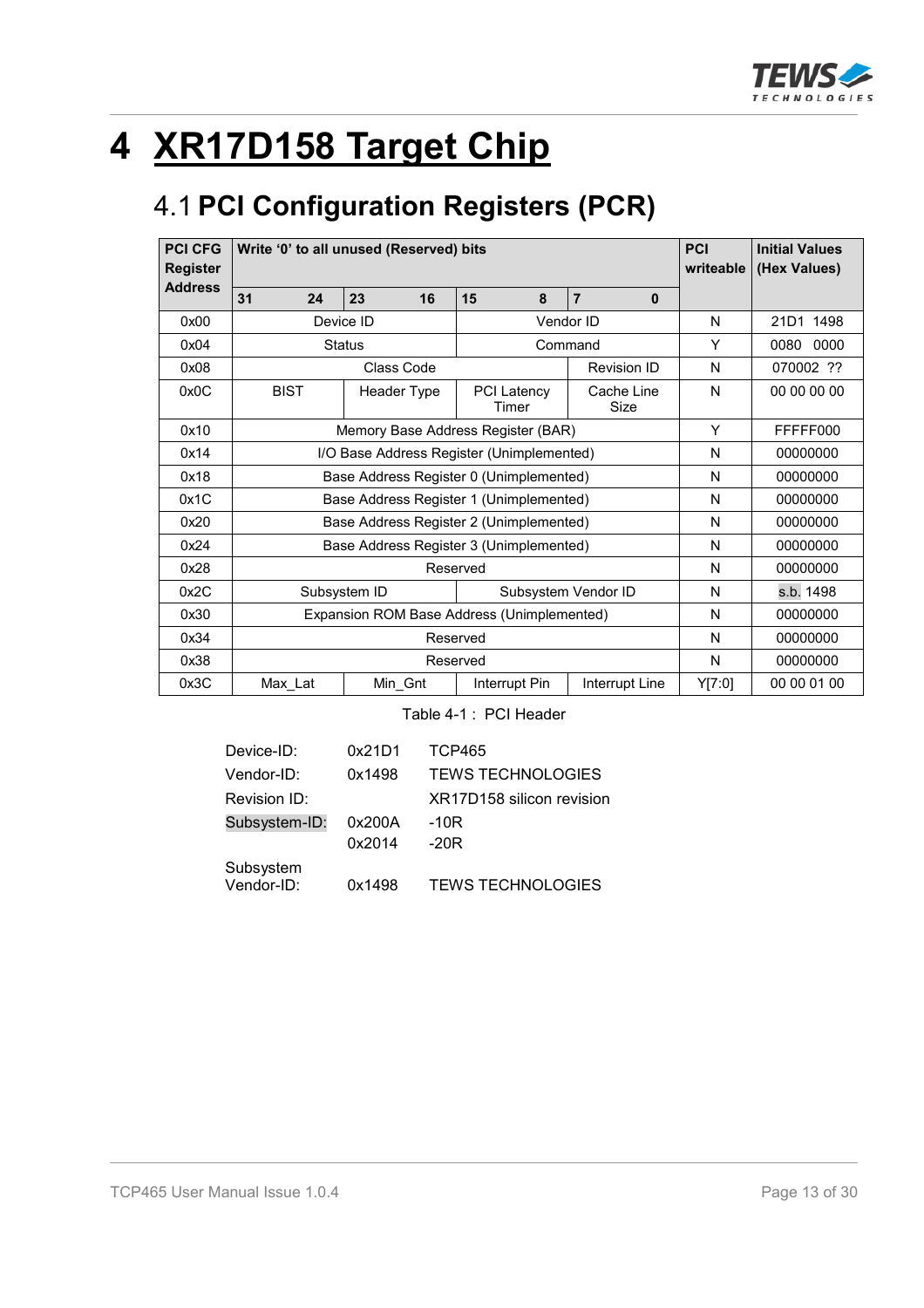

# 4.2 **Configuration EEPROM**

After power-on or PCI reset, the XR17D158 loads initial configuration register data from the on board configuration EEPROM.

The configuration EEPROM contains the following configuration data:

- Vendor ID
- Vendor Device ID
- SubSystem Vendor ID
- SubSystem Device ID

See the XR17D158 Manual for more information.

| <b>Address</b> | <b>Configuration Register</b> | Configuration<br><b>Register Offset</b> | <b>Value</b> |
|----------------|-------------------------------|-----------------------------------------|--------------|
| 0x00           | Vendor ID                     | 0x02                                    | 0x1498       |
| 0x01           | Device ID                     | 0x00                                    | 0x21D1       |
| 0x02           | Subsystem Vendor ID           | 0x2E                                    | 0x1498       |
| 0x03           | Subsystem ID                  | 0x2C                                    | s.b.         |

Table 4-2 : Configuration EEPROM TCP465-xxR

| Subsystem-ID Value (Offset 0x0C): | TCP465-10R 0x200A |  |
|-----------------------------------|-------------------|--|
|                                   | TCP465-20R 0x2014 |  |

The words following the configuration data contain:

- The module version and revision
- The UART clock frequency in Hz
- The physical interface attached to the serial channels
- The maximal baud rate of the transceivers in bps
- The supported control signals of the serial channels

For the physical interfaces and the control signals applies: Bit 7 represents UART channel 7 and bit 0 represents UART channel 0. The appropriate bit is set to '1' for each UART channel attached to the physical interface represented by the word. Bit 15 to bit 8 are always '0'.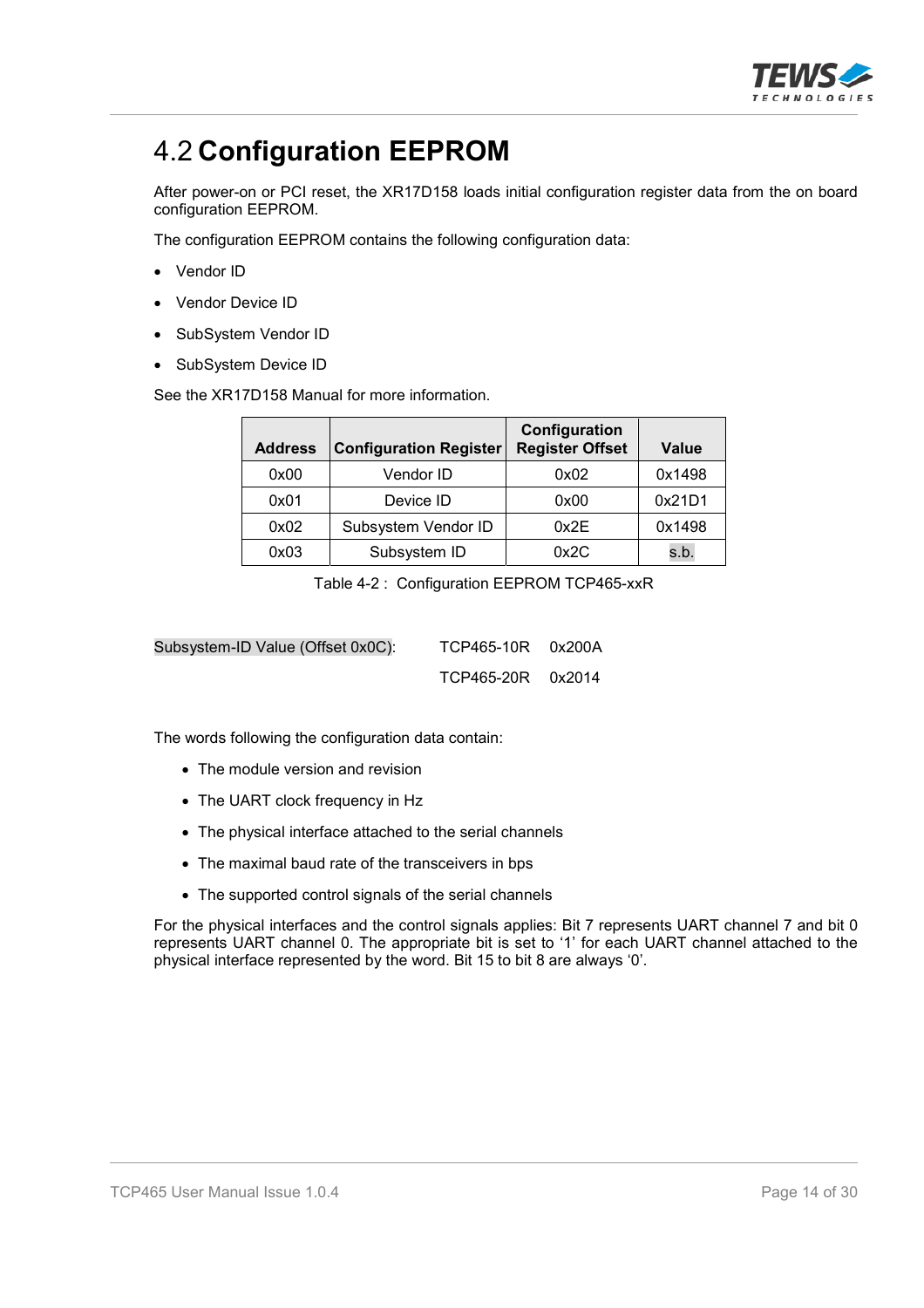

| <b>Address</b> | <b>Configuration Register</b>                              |        | TCP465-10R TCP465-20R |
|----------------|------------------------------------------------------------|--------|-----------------------|
| 0x04           | <b>Module Version</b>                                      | 0x0100 | 0x0100                |
| 0x05           | <b>Module Revision</b>                                     | 0x0000 | 0x0000                |
| 0x06           | <b>EEPROM Revision</b>                                     | 0x0002 | 0x0002                |
| 0x07           | Oscillator Frequency (high)                                | 0x02A3 | 0x02A3                |
| 0x08           | Oscillator Frequency (low)                                 | 0x0000 | 0x0000                |
| 0x09-0x0F      | Reserved                                                   |        |                       |
| 0x10           | RS232 Channels                                             | 0x00FF | 0x00FF                |
| 0x11           | RS422 Channels                                             | 0x00FF | 0x00FF                |
| 0x12           | <b>TTL Channels</b>                                        | 0x0000 | 0x0000                |
| 0x13           | RS485 Full Duplex Channels                                 | 0x00FF | 0x00FF                |
| 0x14           | RS485 Half Duplex Channels                                 | 0x00FF | 0x00FF                |
| 0x15-0x1E      | Reserved                                                   |        |                       |
| 0x1F           | Programmable Interfaces                                    | 0x00FF | 0x00FF                |
| 0x20           | Max Data Rate RS232 (high)                                 | 0x000F | 0x000F                |
| 0x21           | Max Data Rate RS232 (low)                                  | 0x4240 | 0x4240                |
| 0x22           | Max Data Rate RS422 (high)                                 | 0x0098 | 0x0098                |
| 0x23           | Max Data Rate RS422 (low)                                  | 0x9680 | 0x9680                |
| 0x24           | Max Data Rate TTL (high)                                   | 0x0000 | 0x0000                |
| 0x25           | Max Data Rate TTL (low)                                    | 0x0000 | 0x0000                |
| 0x26           | Max Data Rate RS485 Full Duplex (high)                     | 0x0098 | 0x0098                |
| 0x27           | Max Data Rate RS485 Full Duplex (low)                      | 0x9680 | 0x9680                |
| 0x28           | Max Data Rate RS485 Half Duplex (high)                     | 0x0098 | 0x0098                |
| 0x29           | Max Data Rate RS485 Half Duplex (low)                      | 0x9680 | 0x9680                |
| 0x2A-0x2F      | Reserved                                                   |        |                       |
| 0x30           | RxD & TxD                                                  | 0x00FF | 0x00FF                |
| 0x31           | RTS & CTS                                                  | 0x0000 | 0x0000                |
| 0x32           | Full modem                                                 | 0x0000 | 0x0000                |
| 0x33-0x37      | Reserved                                                   |        |                       |
| 0x38           | Enhanced RTS & CTS<br>(Front- or Back I/O only)            | 0x0000 | 0x0000                |
| 0x39           | Enhanced Full modem<br>(Front- or Back I/O only)           | 0x0000 | 0x0000                |
| 0x3A           | Channels with enhanced RTS & CTS<br>Support for RS232 only | 0x00FF | 0x00FF                |
| 0x3B-0x3F      | Reserved                                                   |        |                       |

Table 4-3 : Physical Configuration EEPROM Data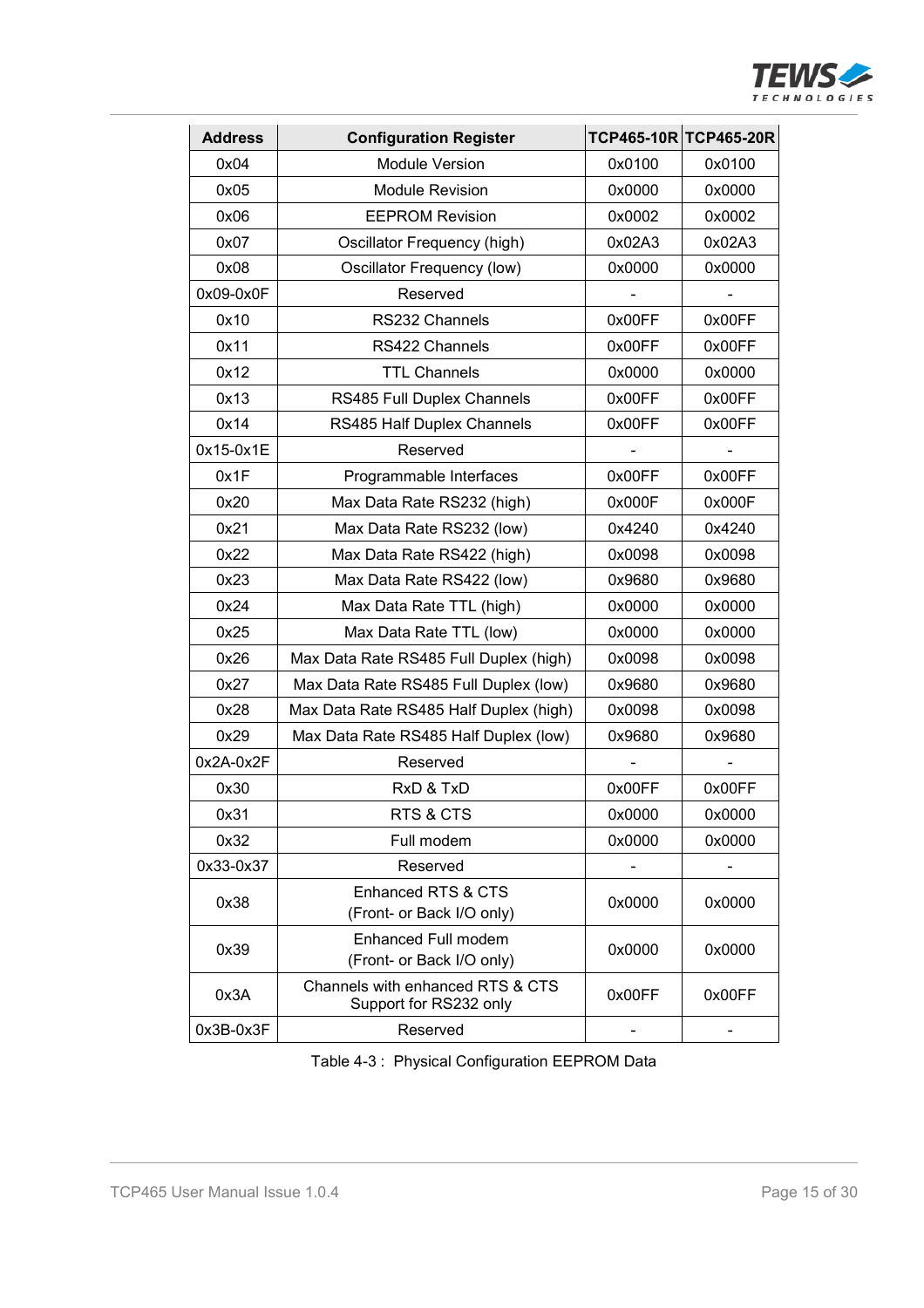

# **5 Configuration Hints**

The TCP465 physical interfaces of the serial channels are individually software programmable to various interface configurations. For this purpose a CPLD provides a control register for each interface channel.

# 5.1 **CPLD Description**

The CPLD provides a Channel Control Register for each of the interface channels. Each of the Channel Control Registers is individually addressable. The access to this registers is described in detail in chapter "CPLD Access".

### **5.1.1 CPLD Address Map**

| <b>Address</b> | <b>Register Name</b>              | Size (Bit) |
|----------------|-----------------------------------|------------|
| 000            | Control Register Channel 0        |            |
| 001            | Control Register Channel 1        |            |
| 010            | <b>Control Register Channel 2</b> | 7          |
| 011            | Control Register Channel 3        |            |
| 100            | Control Register Channel 4        | 7          |
| 101            | Control Register Channel 5        | 7          |
| 110            | Control Register Channel 6        |            |
| 111            | Control Register Channel 7        |            |

Refer to the following chart for the register addresses.

Table 5-1 : CPLD Register Address Map

### **5.1.2 Channel Control Register**

This register is identical for all channels.

| <b>Bit</b> | Symbol         | <b>Description</b>                                                                                                                                                                                                                            | <b>Access</b> | <b>Reset</b><br>Value |
|------------|----------------|-----------------------------------------------------------------------------------------------------------------------------------------------------------------------------------------------------------------------------------------------|---------------|-----------------------|
| 6          | <b>SHDN</b>    | Active-Low Shutdown-Control. Drive SHDN high to shut down<br>transmitters and charge pump.<br>'0': Normal operation<br>'1': Shutdown                                                                                                          | R/W           | 1                     |
| 5          | SI FW<br>LIMIT | Transmitter Speed-Select. Select slew-rate limiting for RS232<br>and RS485. Slew-rate limits with a logic-level high.<br>'0': Normal data rate limit (RS232: 1 Mbps; RS485: 10 Mbps)<br>'1': Limit data rate to 250 kbps (both RS232 & RS485) | R/W           | $\Omega$              |
| 4          | <b>TTERM</b>   | <b>Transmitter Termination Enable</b><br>Terminate transmit line with a 120 $\Omega$ termination resistor<br>'0': Termination inactive<br>'1': Termination active                                                                             | R/W           | $\Omega$              |
| 3          | <b>RTFRM</b>   | <b>Receiver Termination Enable</b><br>Terminate receive line with a 120 $\Omega$ termination resistor<br>'0': Termination inactive                                                                                                            | R/W           | $\Omega$              |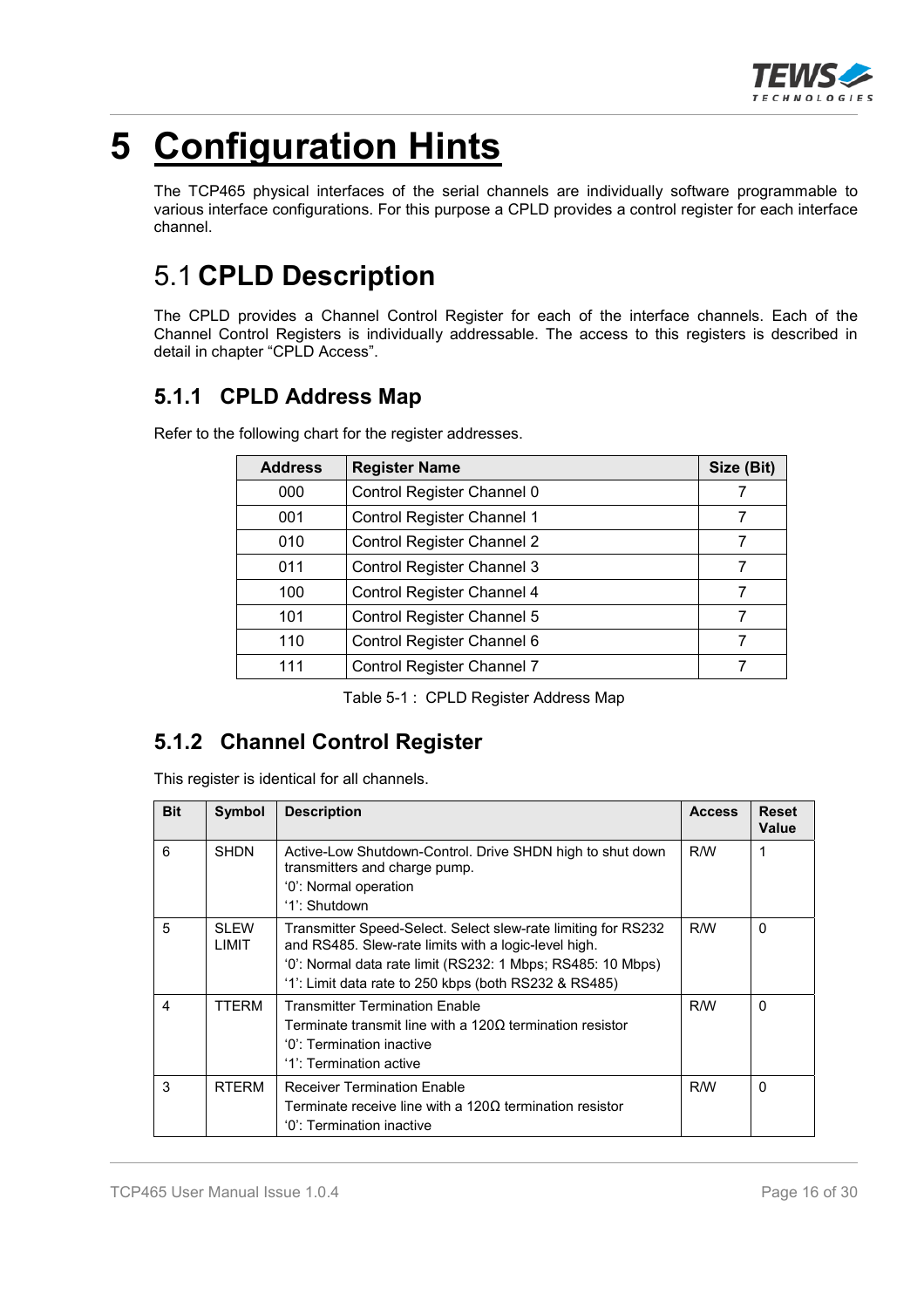

|               |                  | '1': Termination active                                                                                                                                                                                                                                                                                                                   |     |          |
|---------------|------------------|-------------------------------------------------------------------------------------------------------------------------------------------------------------------------------------------------------------------------------------------------------------------------------------------------------------------------------------------|-----|----------|
| $\mathcal{P}$ | <b>RFNA</b>      | Auto RS485 Receiver Enable<br>When the Auto RTS Control feature of the XR17D158 is used<br>in half duplex configurations, this bit can be used to inhibit the<br>reception of an echo of the own data transmission<br>'0': Normal operation (receiver is always enabled)<br>'1': Inhibit echo reception (receiver is disabled during data | R/W | $\Omega$ |
|               | <b>HDPLX</b>     | transmission)<br>Selectable Mode Functionality. Operates in full-duplex mode<br>when low; operates in half-duplex mode when high.<br>'0': Full-duplex<br>'1': Half-Duplex                                                                                                                                                                 | R/W | $\Omega$ |
| $\Omega$      | RS485/<br>RS232# | Selectable Mode Functionality. Operates as RS485 with a<br>logic-level high; operates as RS232 with a logic-level low.<br>$'0'$ : RS232<br>$'1$ : RS485                                                                                                                                                                                   | R/W | 0        |

| Table 5-2 : Channel Control Register |  |  |  |
|--------------------------------------|--|--|--|
|--------------------------------------|--|--|--|

# 5.2 **CPLD Access**

The CPLD it is connected to the MPIO-pins of the XR17D158 to provide access to the control registers.



Figure 5-1 : CPLD Bus Block Diagram

The MPIO pins form a simple bus to the CPLD. The following chart gives an overview about the MPIO pin assignment:

| <b>MPIO Pin</b>     | <b>Direction</b> | <b>Function</b>                                                       |
|---------------------|------------------|-----------------------------------------------------------------------|
| MPIO <sub>[0]</sub> | Output           | CEN - Chip Enable                                                     |
| MPIO[1]             | Output           | R/W# - Read/Write<br>Low: Write to Address<br>High: Read from Address |
| MPIO[2]             | Output           | $CLK - Clock$                                                         |
| $MPIO[5-3]$         | Output           | ADR - Register Address                                                |
| MPIO <sub>[6]</sub> | Output           | DATAOUT - Serial Data Output                                          |
| MPIO[7]             | Input            | DATAIN - Serial Data Input                                            |

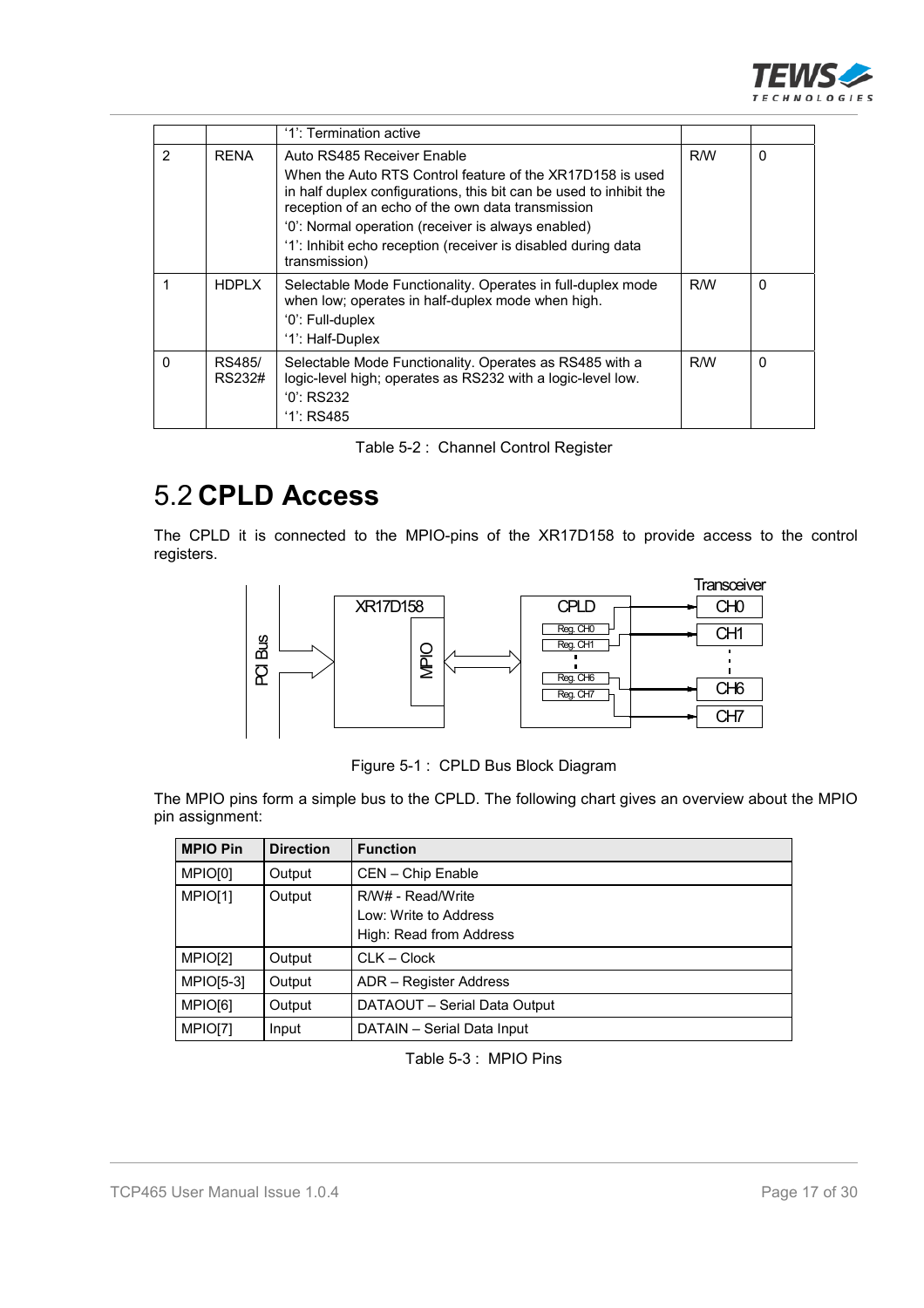

### **5.2.1 Accessing XR17D158 MPIO Pins**

The MPIO Registers are accessible at PCI Base Address 0 + Device Configuration Register Offset.

| <b>Address</b><br><b>Offset</b> | <b>Register</b> | <b>Description</b>                | <b>Access</b> | <b>Reset</b><br><b>Value</b> |
|---------------------------------|-----------------|-----------------------------------|---------------|------------------------------|
| 0x08F                           | <b>MPIOINT</b>  | <b>MPIO Interrupt Mask</b>        | R/W           | 0x00                         |
| 0x090                           | <b>MPIOLVL</b>  | <b>MPIO Level Control</b>         | R/W           | 0x00                         |
| 0x091                           | MPIO3T          | MPIO Output Pin Tri-state Control | R/W           | 0x00                         |
| 0x092                           | <b>MPIOINV</b>  | <b>MPIO Input Polarity Select</b> | R/W           | 0x00                         |
| 0x093                           | <b>MPIOSEL</b>  | MPIO Input/Output Select          | R/W           | 0xFF                         |

Table 5-4 : MPIO Device Configuration Registers

MPIOINT, MPIOLVL and MPIO3T must be left at their default values. MPIOSEL must be set to 0x80 to configure MPIO[6-0] pins as outputs and MPIO[7] as input. MPIOLVL sets the output level of the MPIO output pins and is used to write on the CPLD bus.

#### **5.2.2 CPLD Bus Protocol**

#### **5.2.2.1 Write**

A CPLD register write access starts with setting CEN to '1'. This resets the CPLD's internal statemachine. Before the first clock pulse is issued, ADR and DATAOUT have to be set; R/W# must be left '0'. The first rising edge of CLK samples the ADR bits and the DATAOUT bit. ADR determines which internal register is accessed. The following 6 rising edges of CLK sample the remaining data bits, additional CLK pulses are ignored. Setting CEN back to '0' completes the access and the configuration of the transceivers will be updated.



Figure 5-2 : CPLD Bus Write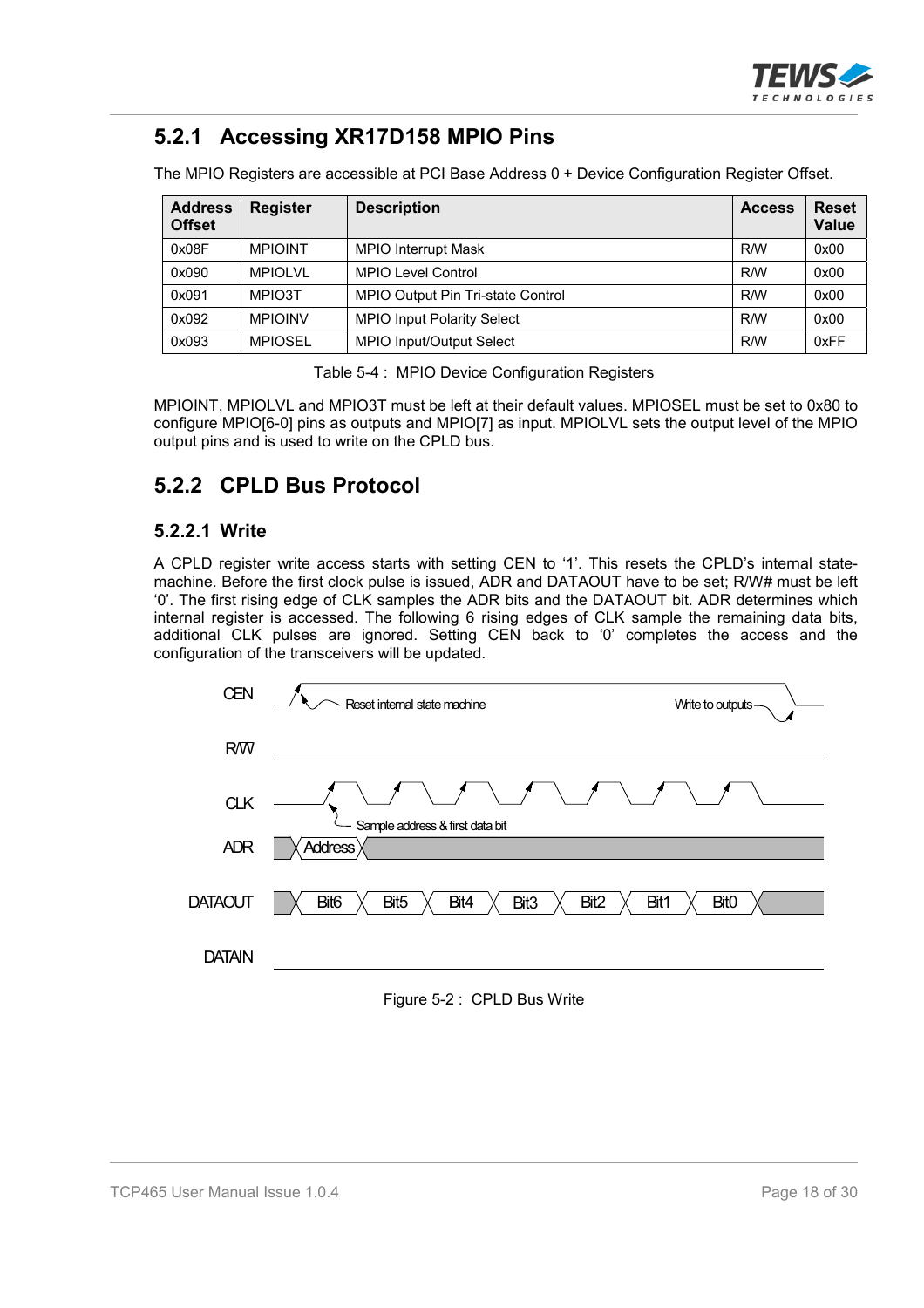

#### Example (pseudocode):

Write value 0x05 to CPLD address 0x03

```
define MPIOLVL 0x90;
define MPIOSEL 0x93;
void Write XR17D158(int address, int value);
Write XR17D158(MPIOSEL, 0x80); // Setting up MPIOSEL
Write_XR17D158(MPIOLVL, 0x19); // CEN = '1', ADR = "011", D(6) = '0'<br>Write XR17D158(MPIOLVL, 0x1D); // CLK = '1'
WriteXR17D158(MPIOLVL, 0x1D);
Write<sup>-</sup>XR17D158(MPIOLVL, 0x01); // CLK = '0', ADR = "000", D(5) = '0'<br>Write<sup>-</sup>XR17D158(MPIOLVL, 0x05); // CLK = '1'
Write_XR17D158(MPIOLVL, 0x05);
Write_XR17D158(MPIOLVL, 0x01); // CLK = '0', D(4) = '0'Write_XR17D158(MPIOLVL, 0x05); // CLK = '1'
Write_XR17D158(MPIOLVL, 0x01); // CLK = '0', D(3) = '0'
Write\_XR17D158(MPIOLVL, 0x05); // CLK = '1'
Write_XR17D158(MPIOLVL, 0x41); // CLK = '0', D(2) = '1'<br>Write XR17D158(MPIOLVL, 0x45); // CLK = '1'
Write XR17D158(MPIOLVL, 0x45);
Write_XR17D158(MPIOLVL, 0x01); // CLK = '0', D(1) = '0'<br>Write XR17D158(MPIOLVL, 0x05); // CLK = '1'
Write XR17D158 (MPIOLVL, 0x05);
Write_XR17D158(MPIOLVL, 0x41); // CLK = '0', D(0) = '1'<br>Write XR17D158(MPIOLVL, 0x45); // CLK = '1'
Write XR17D158 (MPIOLVL, 0x45);
Write_XR17D158(MPIOLVL, 0x00); // CLK = '0', CEN = '0'
```
#### **5.2.2.2 Read**

A CPLD register read access starts with setting CEN to '1'. This resets the CPLD's internal statemachine. Before the first clock pulse is issued, ADR and R/W# have to be set. The first rising edge of CLK samples the ADR bits and starts the output of the first DATAIN bit. ADR determines which internal register is accessed. The following 6 rising edges of CLK put out the remaining data bits, additional CLK pulses are ignored. Setting CEN back to '0' completes the access.



Figure 5-3 : CPLD Bus Read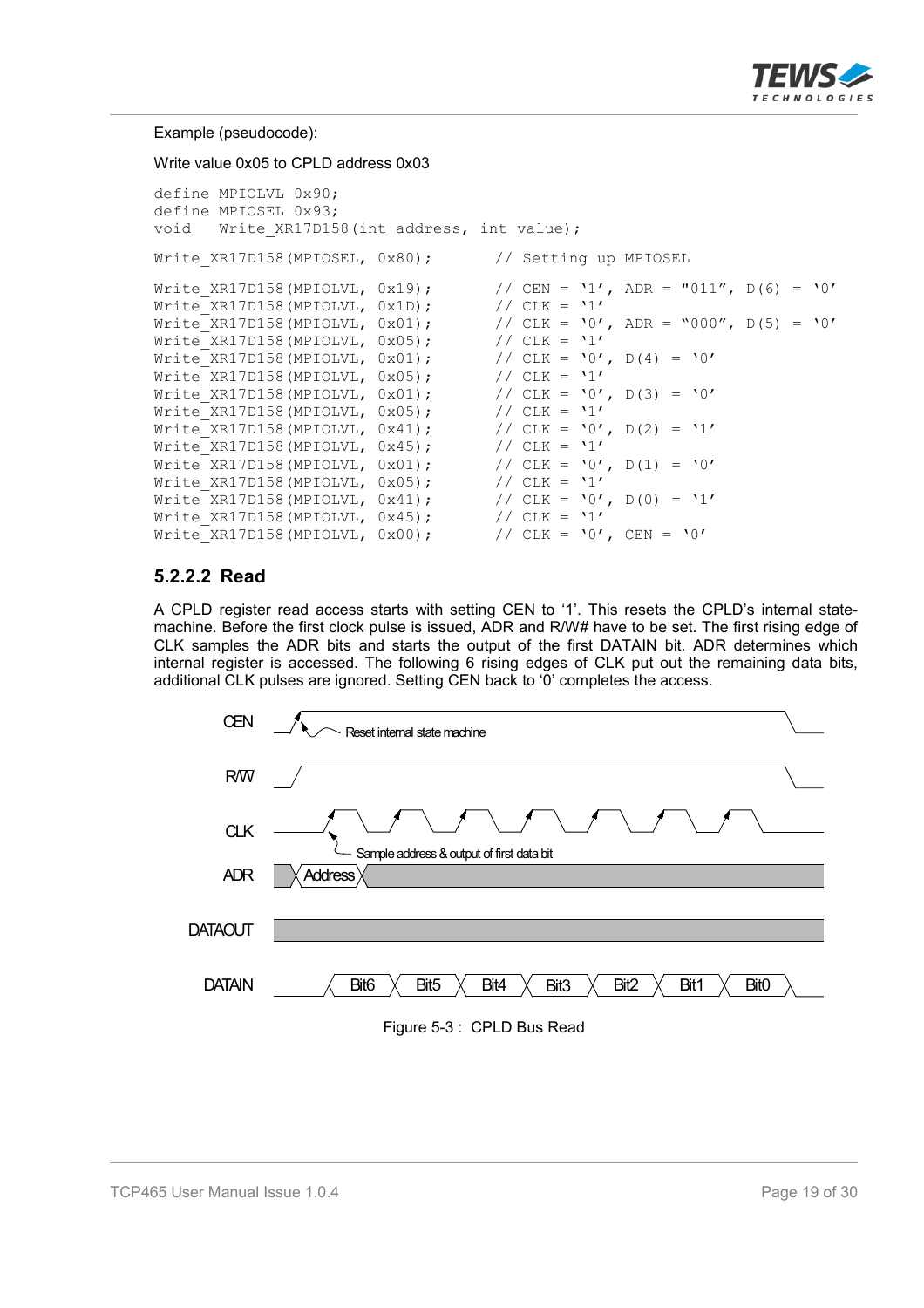

Example (pseudocode): Read value 0x05 to CPLD address 0x03 define MPIOLVL 0x90; define MPIOSEL 0x93; int Read XR17D158(int address); // Returns the address' bit 7 int value Write XR17D158(MPIOSEL, 0x80); // Setting up MPIOSEL Write\_XR17D158(MPIOLVL, 0x1B); // CEN = '1', ADR = "011", R/W# = '1'<br>Write XR17D158(MPIOLVL, 0x1F); // CLK = '1'  $Write\_XR17D158(MPIOLVL, 0x1F);$  //  $CLK = '1'$ Write\_XR17D158(MPIOLVL, 0x03); // CLK = '0', ADR = "000" value  $| =$  (Read XR17D158(MPIOLVL) << 6); // Read D(6) Value | (Neau\_ANi/Pive (Milesia)<br>Write\_XR17D158(MPIOLVL, 0x07); // CLK = '1'<br>Write XR17D158(MPIOLVL, 0x03); // CLK = '0'  $Write$  $XR17D158(MPIOLVL, 0x03);$ value  $| =$  (Read XR17D158(MPIOLVL) << 5); // Read D(5) Write XR17D158(MPIOLVL, 0x07);  $// CLK = '1'$ Write XR17D158(MPIOLVL,  $0x03$ ); // CLK = '0' value  $| =$  (Read XR17D158(MPIOLVL) << 4); // Read D(4) Write\_XR17D158(MPIOLVL, 0x07);  $\begin{array}{ccc} 0 & \text{with} & \text{with} & \text{with} & \text{with} & \text{with} & \text{with} & \text{with} & \text{with} & \text{with} & \text{with} & \text{with} & \text{with} & \text{with} & \text{with} & \text{with} & \text{with} & \text{with} & \text{with} & \text{with} & \text{with} & \text{with} & \text{with} & \text{with} & \text{with} & \text{with} & \text{with} & \text{with} & \text{with} & \text{with} & \text{with}$  $Write$  XR17D158(MPIOLVL, 0x03); value  $|$  = (Read\_XR17D158(MPIOLVL) << 3); // Read D(3)<br>Write XR17D158(MPIOLVL, 0x07); // CLK = '1' Write\_XR17D158(MPIOLVL,  $0x07$ ); // CLK = '1'<br>Write\_XR17D158(MPIOLVL,  $0x03$ ); // CLK = '0' Write XR17D158 (MPIOLVL,  $0x03$ ); value  $|=$  (Read XR17D158(MPIOLVL) << 2); // Read D(2) Write XR17D158(MPIOLVL, 0x07);  $// CLK = '1'$ Write XR17D158(MPIOLVL,  $0 \times 03$ );  $// CLK = '0'$ value  $| =$  (Read XR17D158(MPIOLVL) << 1); // Read D(1) Write XR17D158(MPIOLVL, 0x07); // CLK = '1' Write XR17D158(MPIOLVL,  $0x03$ ); // CLK = '0' value  $| =$  (Read XR17D158(MPIOLVL) << 0); // Read D(0) Write XR17D158(MPIOLVL, 0x00);  $//$  CEN = '0', R/W# = '0'

# 5.3 **Serial Interface Channel Setup**

After power-up all transceivers are in shutdown mode, i.e. the outputs are in tri-state mode. Therefore the serial interfaces must be properly set up before they can be used.

The interfaces can be programmed to following modes:

- $\cdot$  RS232
- RS485/RS422 full-duplex (with optional termination)
- RS485 half-duplex (Master/Slave, with optional termination)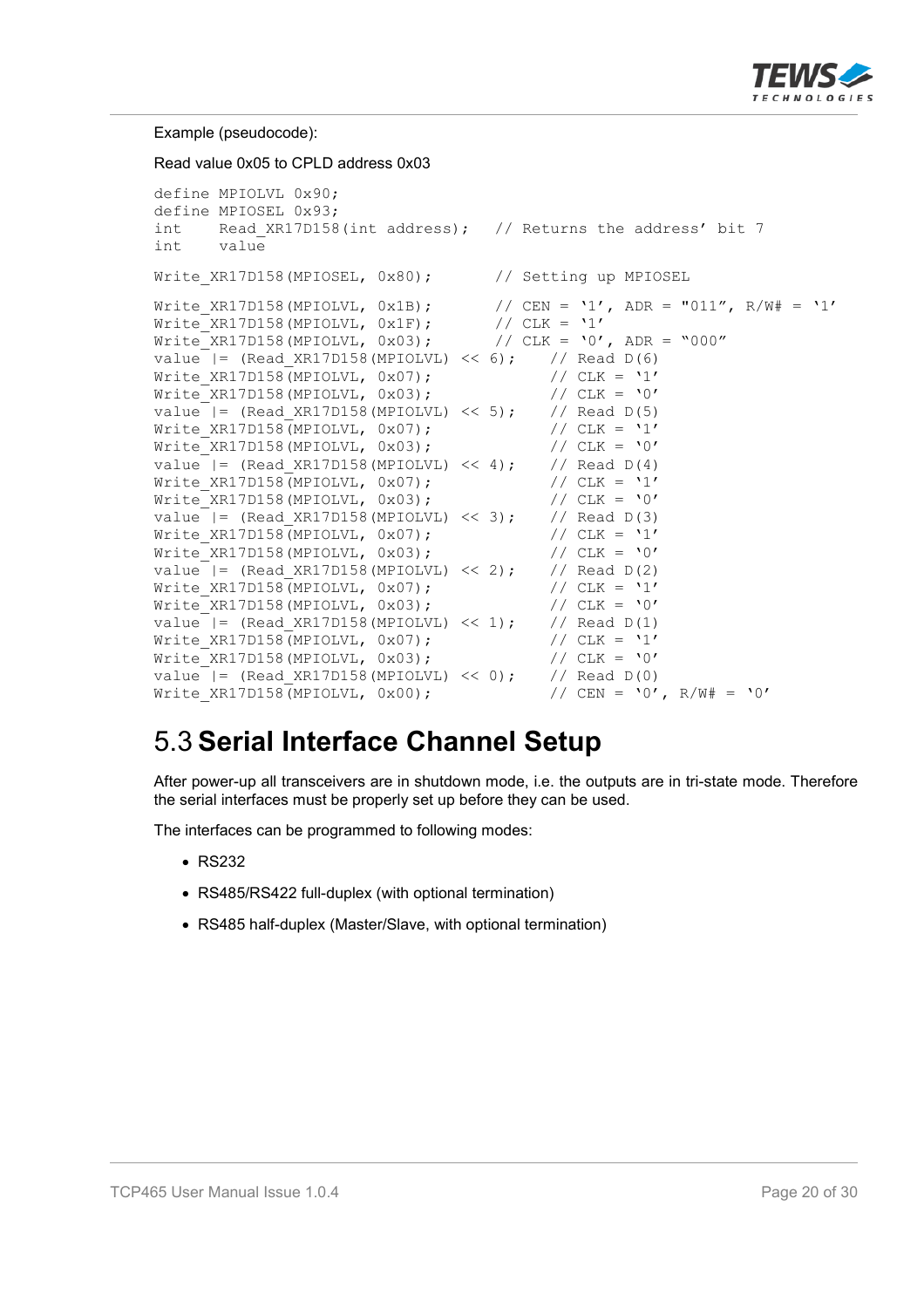

### **5.3.1 Special Features**

#### **5.3.1.1 Auto RS485 Operation**

In RS485 half duplex applications it is necessary to tristate the driver when it is not active. The XR17D158 provides a special function, the "Auto RS485 Operation" for this purpose. The UART's RTS signal is connected to the driver enable pin of the transceiver. The UART asserts RTS to enable the driver before it starts to send a character and deasserts the RTS signal after a programmable delay after the stop bit of the last transmitted character. The delay optimizes the time needed for the last transmission to reach the farthest station on a long cable network before switching off the line driver.

The Auto RS485 Operation is enabled by FCTR bit 5. The delay is specified in MSR[7:4].

#### **5.3.1.2 RS485 Receiver Control**

In RS485 half duplex applications the driver and receiver are connected with each other. To prevent the echo of local data, the receive line can be inhibited for the time the driver is enabled. This is done by activating the "Auto RS485 Receiver Enable" in the Channel Control Register.

When the Auto RS485 Receiver Enable is not activated in a half duplex application, this will result in a kind of loopback mode. This may be done on purpose to monitor the loopback data for errors which would indicate a line contention. When the channel is unconnected, this may also be used as a build in self test.

#### **5.3.1.3 Slew Rate Limiting**

The SLEW LIMIT control is used to select the slew-rate limiting of the RS232 transmitters and the RS485/RS422 drivers. With SLEW LIMIT asserted, the RS232 transmitters and the RS485/RS422 driver are slew-rate limited to reduce EMI, resulting in a max data rate of 250kbps. RS232 data rates up to 1Mbps and RS485/RS422 data rates up to 10Mbps are possible when SLEW LIMIT is unasserted. SLEW LIMIT can be changed during operation without interrupting data communications.

#### **5.3.1.4 Low-Power Shutdown**

The MAX3161E has a shutdown control input, SHDN. When SHDN is ON, the charge pump and transmitters are shut down and supply current is reduced to 10nA. The RS232 receiver outputs remain active if in RS232 mode. The charge-pump capacitors must be recharged when coming out of shutdown before resuming operation in either RS232 or RS485/RS422 mode.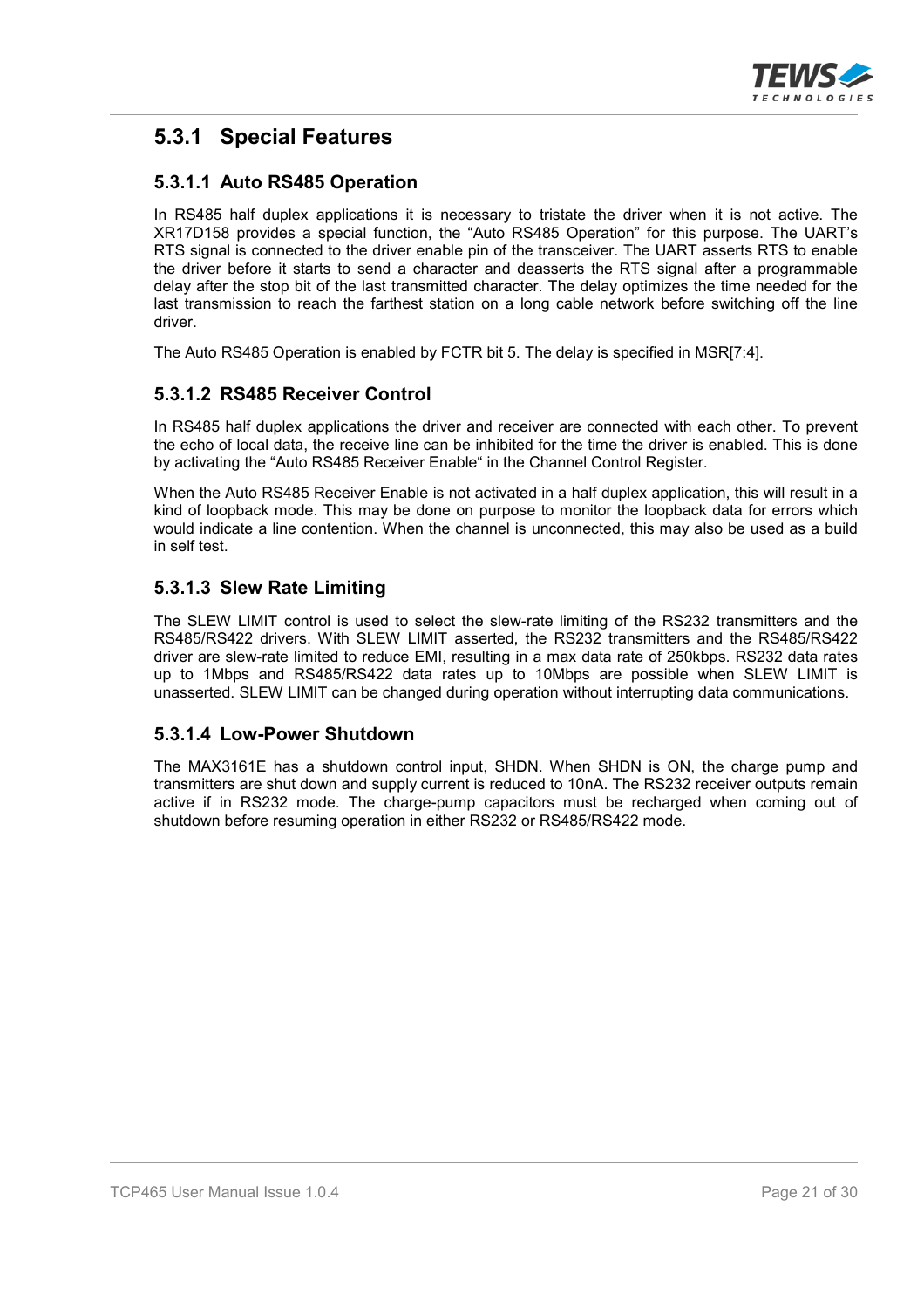

### **5.3.2 Channel Setup**

Each interface channel must be set up in its associated Channel Control Register in the CPLD. Depending on the interface configuration the "Auto RS485 Operation" must be activated in the Feature Control Register in the XR17D158. Refer to the next chapter "RS485/RS422 Configuration Examples" to find out which interface configurations suits your needs.

The following table shows how to program the interfaces to the commonly used modes:

| <b>Bit</b>     | <b>Symbol</b>           | Reset<br>Value | <b>RS232</b>                           | Multidrop<br><b>RS422</b> | 요<br><b>RS422</b> | 묘<br>(Master)<br><b>RS485</b> | 요<br>RS485<br>Slave | 읖<br><b>RS485</b> |
|----------------|-------------------------|----------------|----------------------------------------|---------------------------|-------------------|-------------------------------|---------------------|-------------------|
|                | <b>CPLD</b>             |                | <b>Channel Control Register</b>        |                           |                   |                               |                     |                   |
| $\Omega$       | RS485/RS232#            | <b>OFF</b>     | <b>OFF</b>                             | <b>ON</b>                 | <b>ON</b>         | ON                            | <b>ON</b>           | ON                |
| $\mathbf{1}$   | <b>HDPLX</b>            | <b>OFF</b>     | <b>OFF</b>                             | <b>OFF</b>                | <b>OFF</b>        | <b>OFF</b>                    | <b>OFF</b>          | ON                |
| 2              | <b>RENA</b>             | <b>OFF</b>     | <b>OFF</b>                             | <b>OFF</b>                | <b>OFF</b>        | <b>OFF</b>                    | <b>OFF</b>          | ON                |
| 3              | <b>RTERM</b>            | <b>OFF</b>     | OFF (1)                                | ON(2)                     | ON                | ON                            | ON(2)               | <b>OFF</b>        |
| $\overline{4}$ | <b>TTERM</b>            | <b>OFF</b>     | OFF (1)                                | <b>OFF</b>                | <b>OFF</b>        | ON                            | ON(2)               | ON(2)             |
| 5              | <b>SLEW LIMIT</b>       | <b>OFF</b>     | User                                   | User                      | User              | User                          | User                | User              |
| 6              | <b>SHDN</b>             | <b>ON</b>      | <b>OFF</b>                             | <b>OFF</b>                | <b>OFF</b>        | <b>OFF</b>                    | <b>OFF</b>          | <b>OFF</b>        |
|                | <b>XR17D158</b>         |                | <b>Feature Control Register (FCTR)</b> |                           |                   |                               |                     |                   |
| 5              | Auto RS485<br>Operation | <b>OFF</b>     | <b>OFF</b>                             | <b>OFF</b>                | <b>OFF</b>        | <b>OFF</b>                    | <b>ON</b>           | ON                |

(1) RTERM / TTERM settings are ignored in RS232 mode.

(2) Depends on bus configuration. Terminate only if the transceiver is the end-point of the bus.

Table 5-5 : Serial Channel Setup

In case RS485/RS232# is ON but the "Auto RS485 Operation" is not used, MCR[1] must be set to logic 0 to force the RTS output HIGH and thereby enable the driver.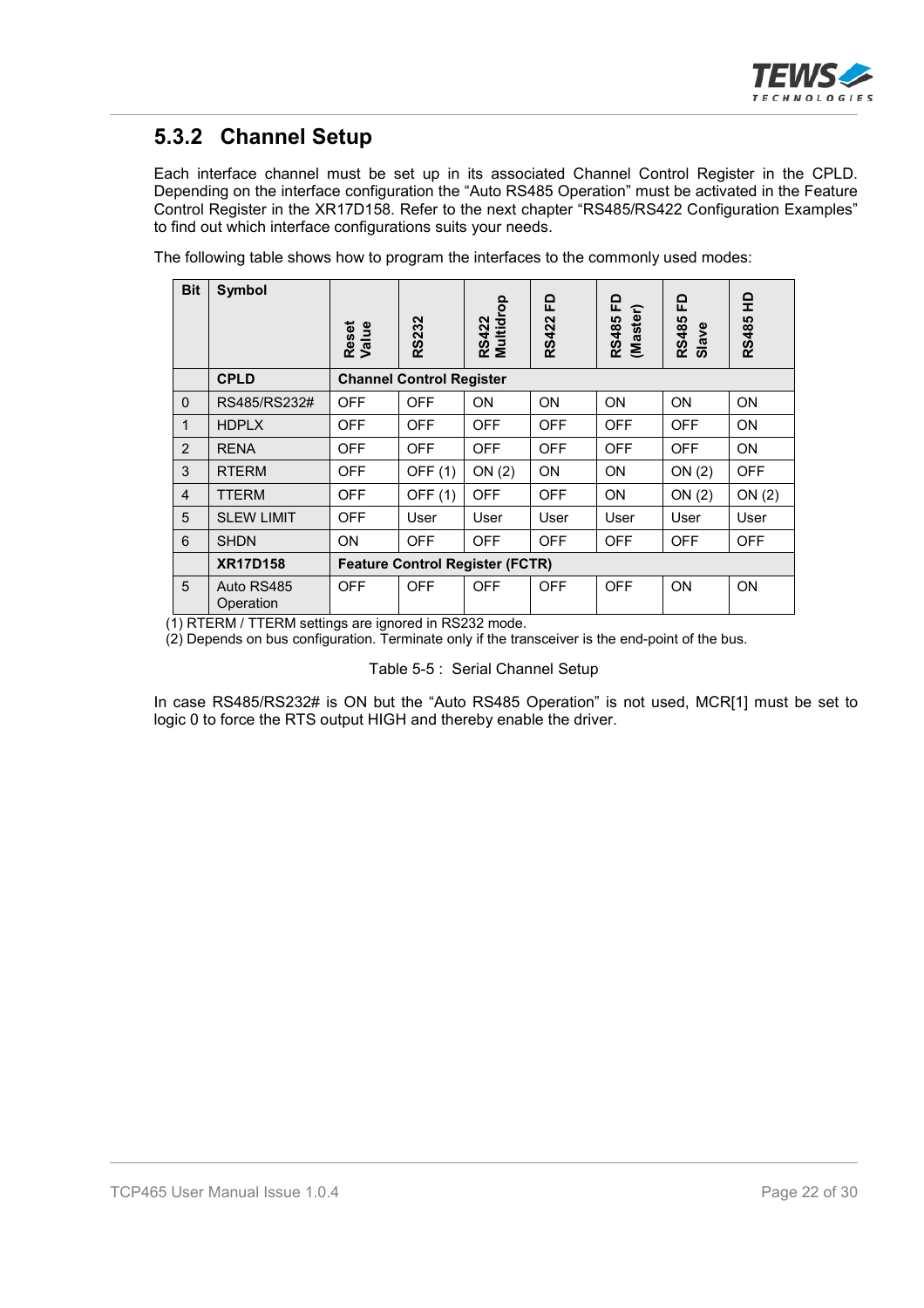

## 5.4 **RS485/RS422 Configuration Examples**

#### **5.4.1 RS422 Multidrop**

| <b>RS485</b> | <b>HDPLX</b> | <b>RENA</b> | <b>RTERM</b> | <b>TERM</b> | FCTR <sub>[5]</sub> |
|--------------|--------------|-------------|--------------|-------------|---------------------|
| ΟN           | JFF.         | JFF.        | ON*          | OFF         | JFF.                |

\* Terminate only if the device is a receiver and the end-point of the bus.



Figure 5-4 : RS422 Multidrop Configuration

#### **5.4.2 RS422 Full Duplex Point to Point**



Figure 5-5 : RS422 Full Duplex Point to Point Configuration

### **5.4.3 RS485 Full Duplex Point to Point**



Figure 5-6 : RS485 Full Duplex Point to Point Configuration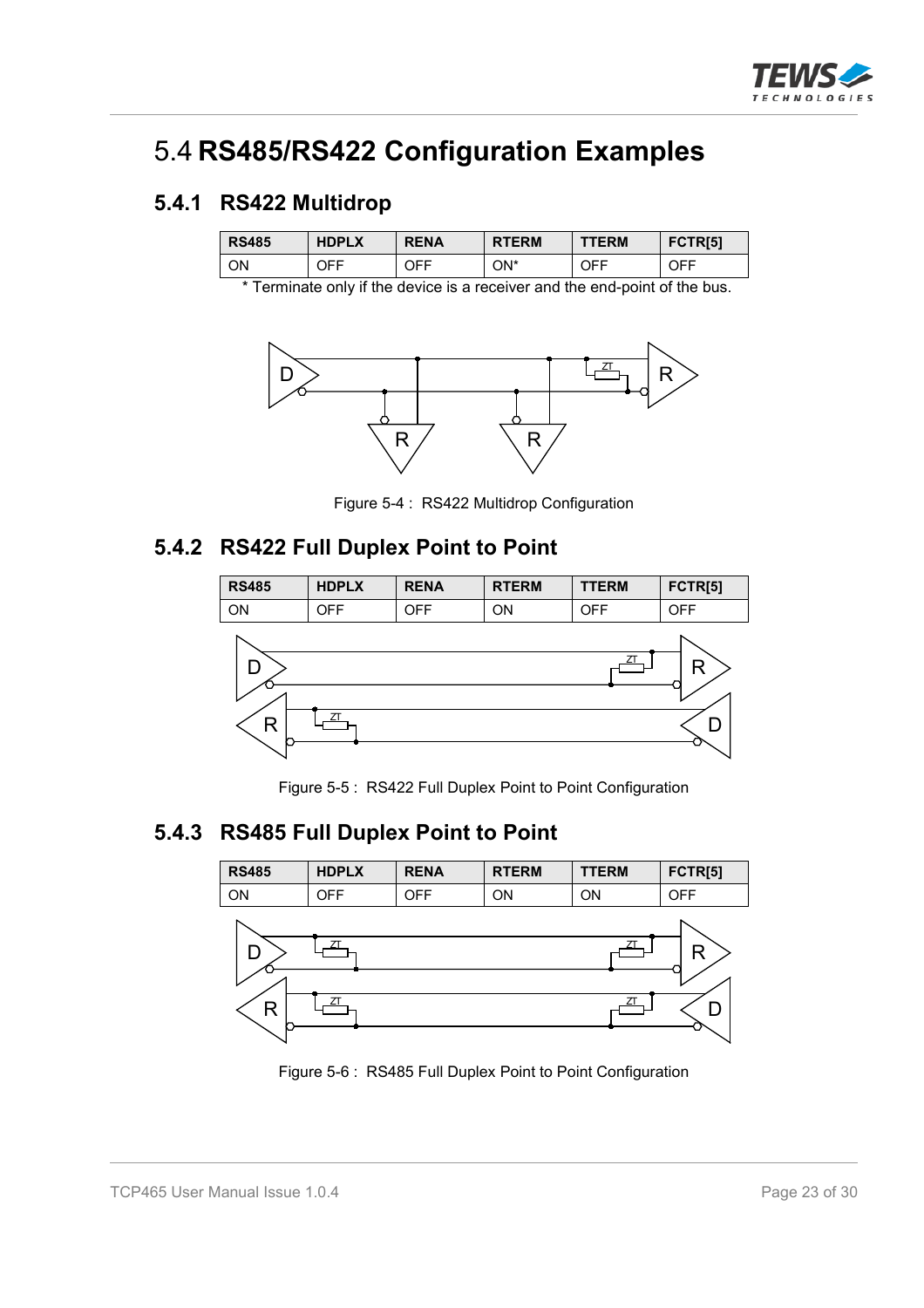

### **5.4.4 RS485 Half Duplex Point to Point**



Figure 5-7 : RS485 Half Duplex Point to Point Configuration

### **5.4.5 RS485 Full Duplex Multi-point**

Also referred to as "party-line"

#### **Master**

| <b>RS485</b> | <b>HDPLX</b> | <b>RENA</b> | <b>RTERM</b> | <b>TTERM</b> | FCTR <sub>[5]</sub> |
|--------------|--------------|-------------|--------------|--------------|---------------------|
| OΝ           | JFF          | OFF         | ΟN           | ΟN           | OFF                 |

**Slave**

| <b>RS485</b>                                                                                                                                                                                                                    | <b>HDPLX</b> | <b>RENA</b> | <b>RTERM</b> | <b>TTERM</b> | FCTR <sub>[5]</sub> |  |
|---------------------------------------------------------------------------------------------------------------------------------------------------------------------------------------------------------------------------------|--------------|-------------|--------------|--------------|---------------------|--|
| ON                                                                                                                                                                                                                              | OFF          | OFF         | ON*          | ON*          | ON                  |  |
| $\pm$ $\pm$ . The contract of the contract of the contract of the contract of the contract of the contract of the contract of the contract of the contract of the contract of the contract of the contract of the contract of t |              |             |              |              |                     |  |

\* Terminate only if the device is the end-point of the bus.



Figure 5-8 : RS485 Full Duplex Multi-Point Configuration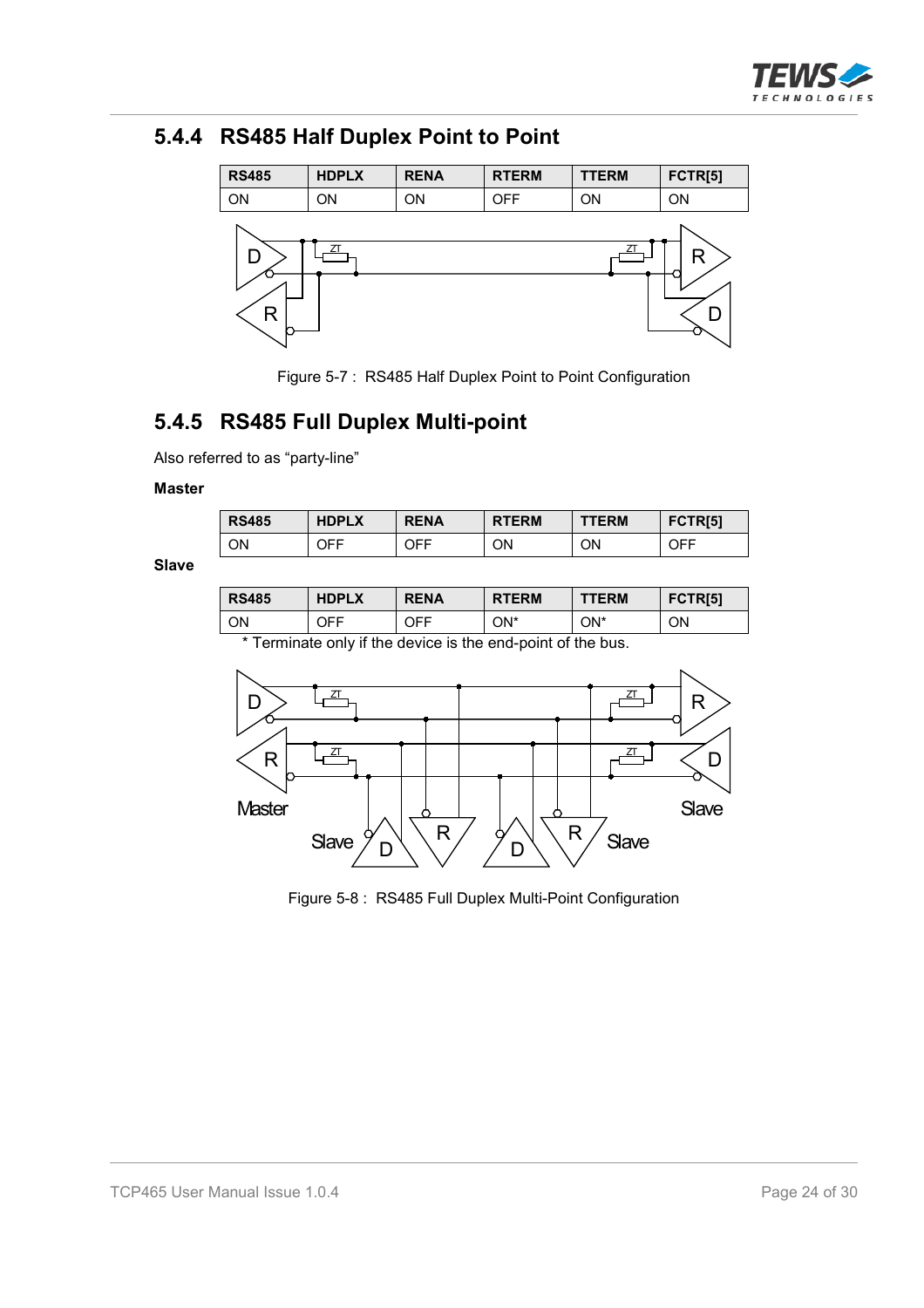

### **5.4.6 RS485 Half Duplex Multi-point**

Also referred to as "party-line"

| <b>RS485</b> | <b>HDPLX</b> | <b>RENA</b> | <b>RTERM</b> | <b>TTERM</b> | FCTR[5] |
|--------------|--------------|-------------|--------------|--------------|---------|
| ΟN           | ΟN           | ΟN          | OFF          | ON*          | ΟN      |

\* Terminate only if the device is the end-point of the bus.



Figure 5-9 : RS485 Half Duplex Multi-Point Configuration

## 5.5 **I/O Electrical Interface**

#### **5.5.1 ±15kV ESD Protection**

The receiver inputs and transmitter outputs are characterized for ±15kV ESD protection using the Human Body Model.

#### **5.5.2 RS232 Transceivers**

The RS232 transmitters are inverting-level translators that convert CMOS-logic levels to ±5V EIA/TIA-232-compliant levels. The transmitters are guaranteed at a 250kbps data rate in slew-rate limited mode with worst-case loads of  $3k\Omega$  in parallel with 1000pF. Data rates up to 1Mbps can be achieved by not asserting SLEW LIMIT. When powered down or in shutdown, the outputs are high impedance and can be driven to ±13.2V.

The receivers convert RS232 signals to CMOS-logic output levels. All receivers have inverting outputs that remain active in shutdown. The MAX3161E permit their receiver inputs to be driven to ±25V. Floating receiver input signals are pulled to ground through internal  $5k\Omega$  resistors, forcing the outputs to a logic-high.

#### **5.5.3 RS485/RS422 Transceivers**

The RS485/RS422 transceivers feature fail-safe circuitry that guarantees a logic-high receiver output when the receiver inputs are open or shorted, or when they are connected to a terminated transmission line with all drivers disabled. They also feature selectable reduced slew-rate drivers that minimize EMI and reduce reflections caused by improperly terminated cables, allowing error-free data transmission up to 250kbps. The transmitters can operate at speeds up to 10Mbps with the slew-rate limiting disabled. Drivers are short-circuit current limited and thermally limited to protect them against excessive power dissipation. Half-duplex communication is enabled by driving HDPLX high.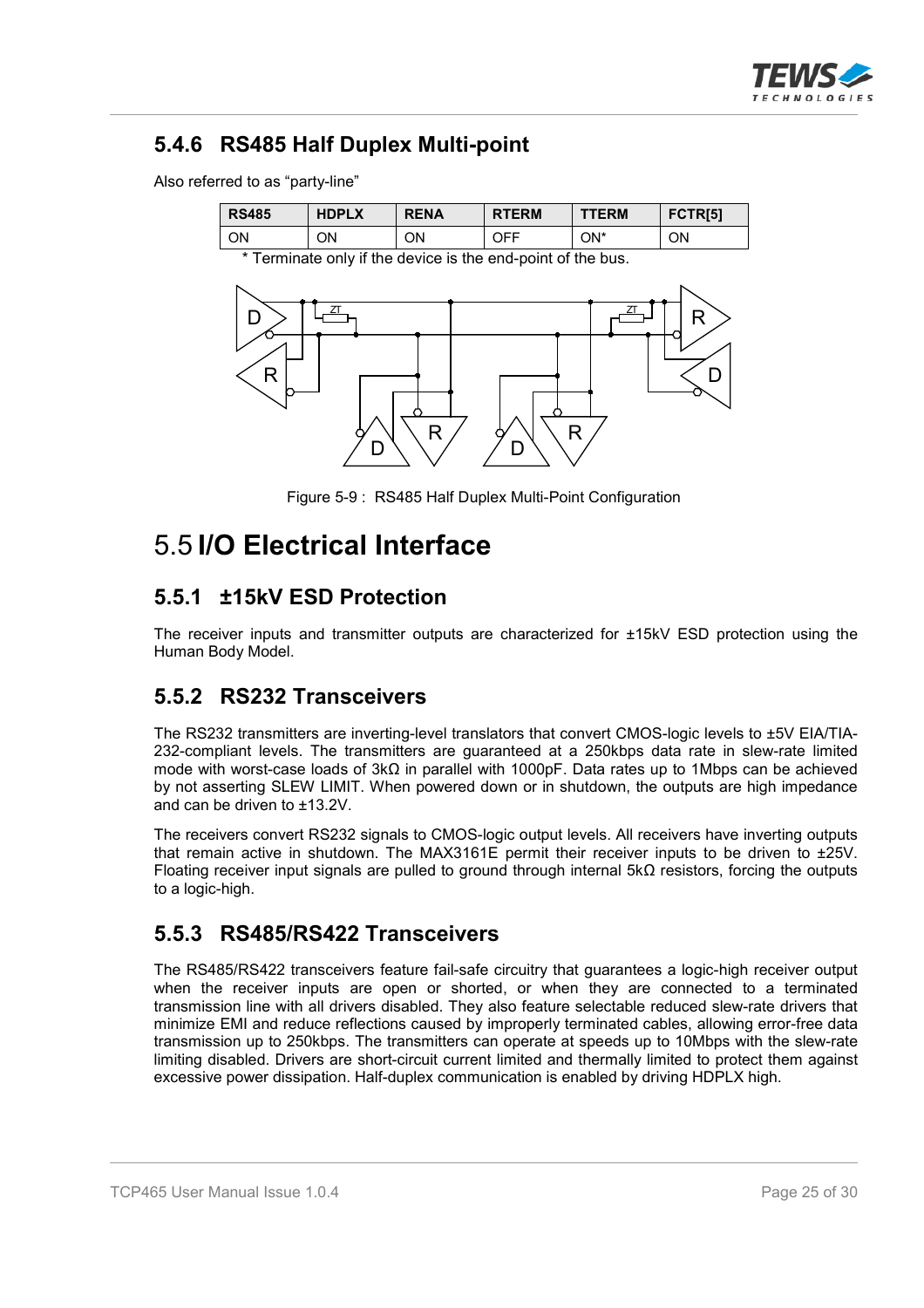

### **5.5.4 Termination**

The receive and the transmit line can be terminated with a  $120\Omega$  termination resistor. The termination is software selectable.

# 5.6 **Block Diagram**



Figure 5-10: I/O Block Diagram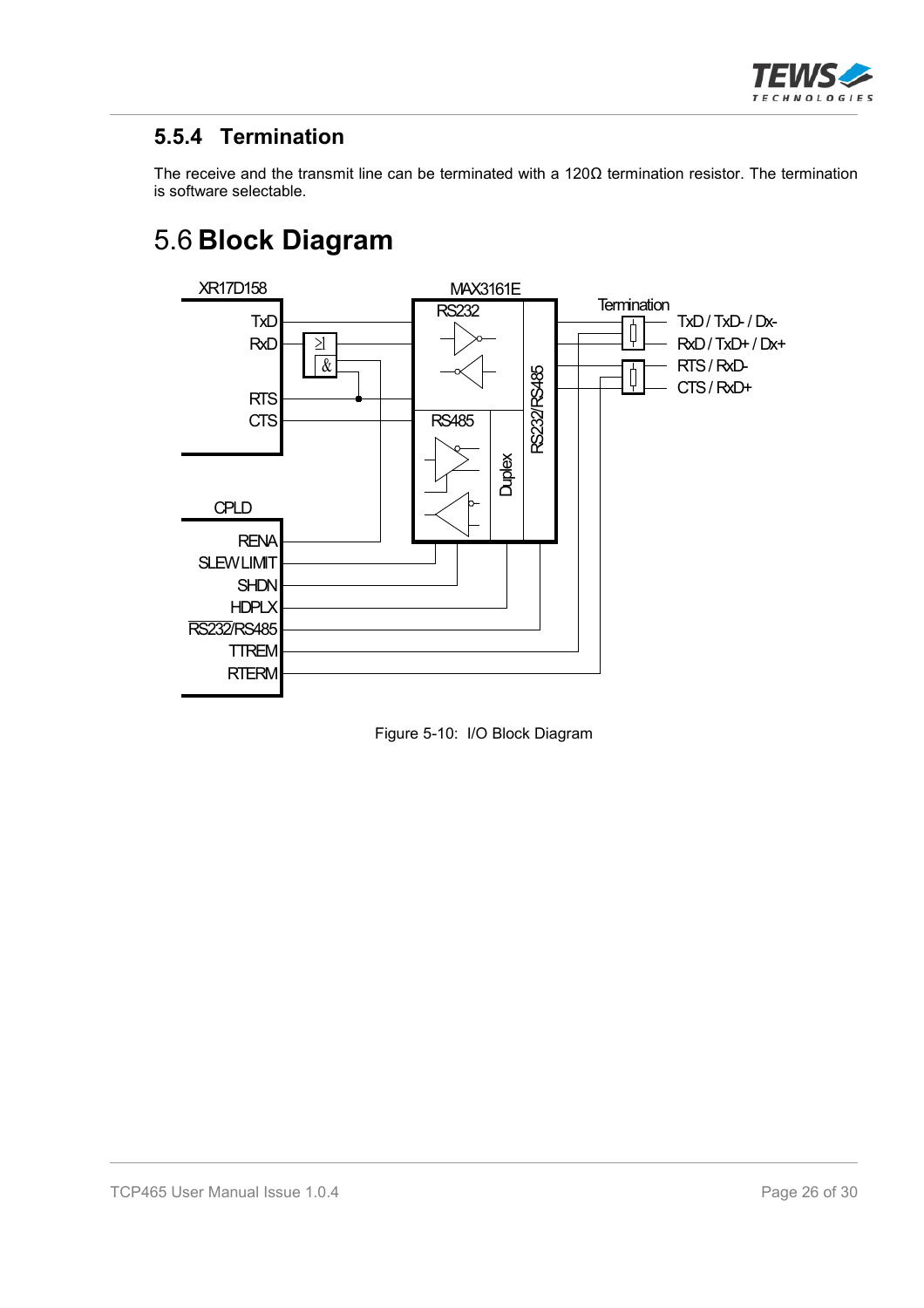

# **6 Programming Hints**

## 6.1 **UART Baud Rate Programming**

Each of the 8 UART channels of the TCP465 provides a programmable Baud Rate Generator. The clock of the XR17D158 UART can be divided by any divisor from 1 to  $2^{16}$  – 1. The divisor can be programmed by the UART channel DLM (Divisor MSB) and DLL (Divisor LSB) registers. After a reset bit 7 of the UART channels MCR register defaults to '0' and the divisor value is 0xFFFF.

The basic formula of baud rate programming is:

Baud Rate =  $\frac{16 \cdot \text{Division} \cdot (1 + 3 \cdot \text{MCR}[7])}{16 \cdot \text{Division} \cdot (1 + 3 \cdot \text{MCR}[7])}$ 44.2368  $Divisor \cdot (1 + 3 \cdot MCR)$ *MHz*  $\cdot Divisor\cdot(1+3\cdot$ 

| <b>Baud Rate</b><br>$MCR[7] = 0$ | <b>Baud Rate</b><br>$MCR[7] = 1$ | <b>Divisor</b> | <b>DLM</b><br><b>Value</b> | <b>DLL</b><br><b>Value</b> |
|----------------------------------|----------------------------------|----------------|----------------------------|----------------------------|
| 400                              | 100                              | 0x1B00         | 0x1B                       | 0x00                       |
| 600                              | 150                              | 0x1200         | 0x12                       | 0x00                       |
| 1200                             | 300                              | 0x0900         | 0x09                       | 0x00                       |
| 2400                             | 600                              | 0x0480         | 0x04                       | 0x80                       |
| 4800                             | 1200                             | 0x0240         | 0x02                       | 0x40                       |
| 9600                             | 2400                             | 0x0120         | 0x01                       | 0x20                       |
| 19.2k                            | 4800                             | 0x0090         | 0x00                       | 0x90                       |
| 38.4k                            | 9600                             | 0x0048         | 0x00                       | 0x48                       |
| 57.6k                            | 14.4k                            | 0x0030         | 0x00                       | 0x30                       |
| 115.2k                           | 28.8k                            | 0x0018         | 0x00                       | 0x18                       |
| 230.4k                           | 57.6k                            | 0x000C         | 0x00                       | 0x0C                       |
| 460.8k                           | 115.2k                           | 0x0006         | 0x00                       | 0x06                       |
| 921.6k                           | 230.4k                           | 0x0003         | 0x00                       | 0x03                       |
| 1.3824M                          | 345.6k                           | 0x0002         | 0x00                       | 0x02                       |
| 2.7648M                          | 691.2k                           | 0x0001         | 0x00                       | 0x01                       |

Examples for standard baud rates are given in following chart:

Table 6-1 : UART Baud Rate Programming

To calculate a divisor value for a given baud rate, use following formula:

$$
Divisor = \frac{44.2368MHz}{16 \cdot Baud Rate \cdot (1 + 3 \cdot MCR[7])}
$$

The sampling rate for a UART channel can be set to 8x (normal operation is 16x) in the 8XMODE register. Transmit and receive data rates will double by selecting 8x sample rate.

The maximum achievable baud rate is 5.5296 Mbps (Divisor = 0x0001 & 8x sampling rate).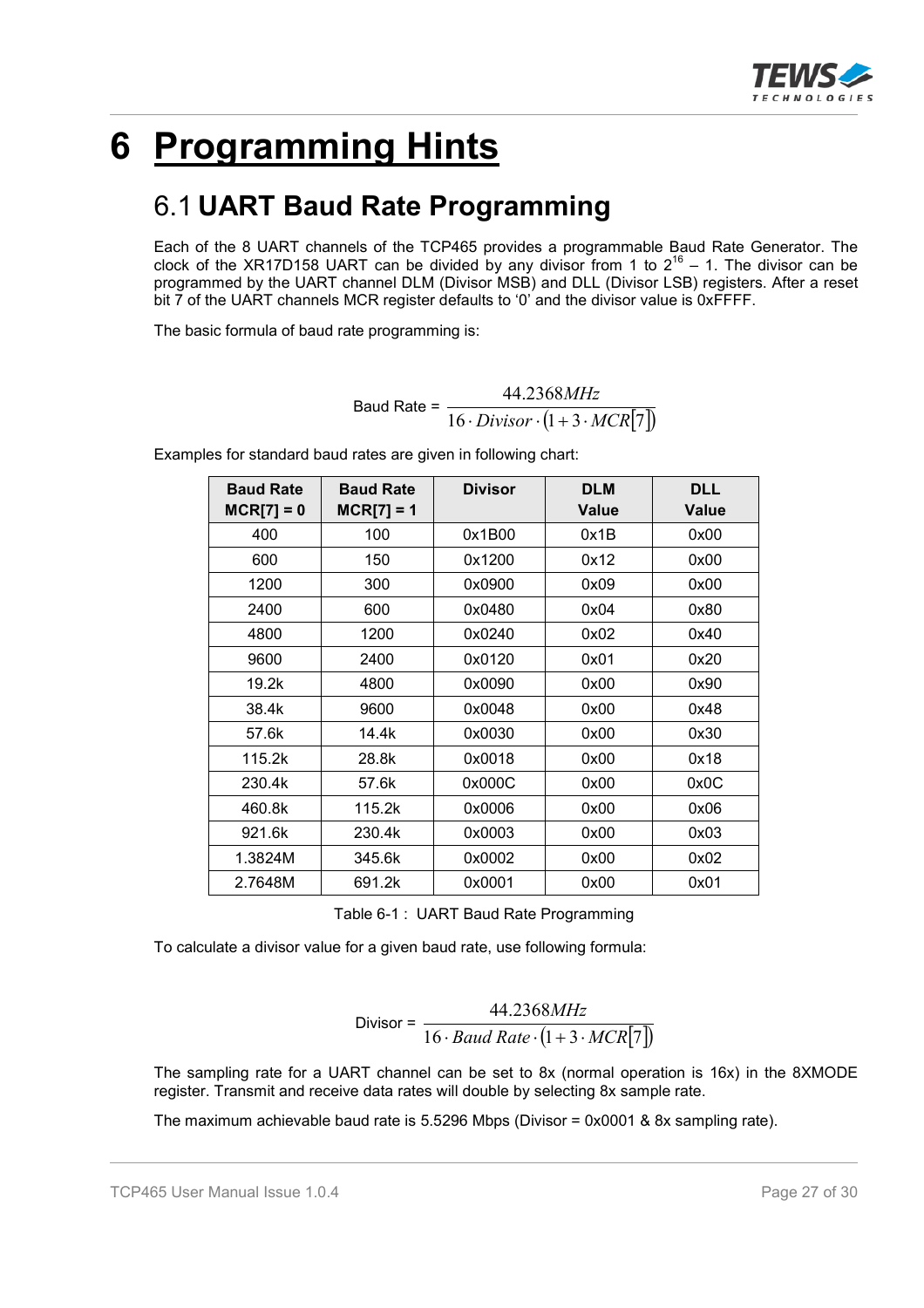

These steps should be used to modify the DLM, DLL registers of an UART channel:

1. Write 0x80 to the LCR register of the UART channel (enable access to the DLM, DLL registers).

2. Program the DLM, DLL registers of the UART channel.

3. Write normal operation byte value to the LCR register of the UART channel.

These steps should be used to modify MCR register bit 7 of an UART channel (set baud rate generator prescaler):

1. Set UART channel EFR register bit 4 to '1' (enable modification of MCR register bits 5-7).

2. Modify UART channel MCR register bit 7.

3. Set UART channel EFR register bit 4 to '0' (latch modified MCR register setting).

**Note that the maximum baud rate for RS232 channel is 921.6 kps. Thus the minimum divisor value for RS232 channels is 0x0003 with MCR[7] = 0.**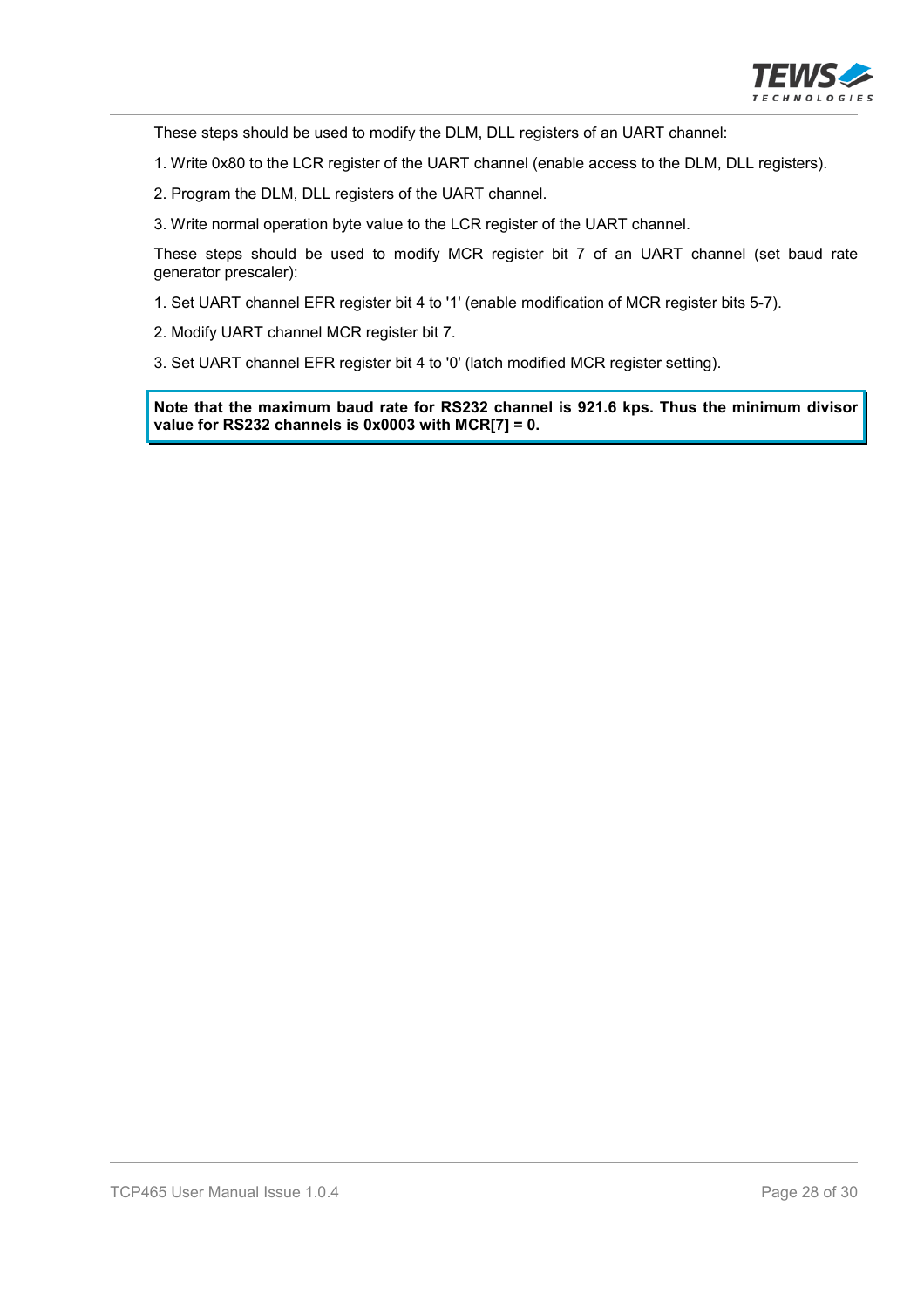

# **7 Pin Assignment – I/O Connector**

**Connect channel I/O either to front I/O or J2 back I/O at a time. Do not connect an I/O channel to both front I/O connector and J2 back I/O connector at the same time.**

**WARNING! The use of the J2 connector (TCP465-20R) precludes the use of 64 bit CompactPCI backplanes.**

## 7.1 **Front Panel I/O Connector**

The TCP465 front panel I/O connector is a HD50 SCSI-2 type female connector (e.g. AMP# 787395-5).

| Pin            | <b>RS232</b>     | <b>RS485/RS422</b> |
|----------------|------------------|--------------------|
| $\mathbf{1}$   |                  | <b>GND</b>         |
| $\overline{2}$ | TxD <sub>0</sub> | TxD0-/Dx0-         |
| 3              | RxD <sub>0</sub> | $TxD0+/Dx0+$       |
| 4              | RTS0             | RxD0-              |
| 5              | CTS0             | RxD0+              |
| 6              |                  | <b>GND</b>         |
| $\overline{7}$ | TxD1             | TxD1-/Dx1-         |
| 8              | RxD1             | $TxD1+/Dx1+$       |
| 9              | RTS <sub>1</sub> | RxD1-              |
| 10             | CTS1             | RxD1+              |
| 11             |                  | <b>GND</b>         |
| 12             | TxD <sub>2</sub> | TxD2-/Dx2-         |
| 13             | RxD <sub>2</sub> | TxD2+/Dx2+         |
| 14             | RTS <sub>2</sub> | RxD2-              |
| 15             | CTS2             | RxD <sub>2+</sub>  |
| 16             |                  | <b>GND</b>         |
| 17             | TxD3             | $TxD3-/Dx3-$       |
| 18             | RxD <sub>3</sub> | $TxD3+/Dx3+$       |
| 19             | RTS3             | RxD3-              |
| 20             | CTS3             | RxD3+              |
| 21             |                  | <b>GND</b>         |
| 22             | TxD4             | TxD4-/Dx4-         |
| 23             | RxD4             | $TxD4+/Dx4+$       |
| 24             | RTS4             | RxD4-              |
| 25             | CTS4             | RxD4+              |

| Pin | <b>RS232</b><br><b>RS485/RS422</b> |                                   |  |  |  |
|-----|------------------------------------|-----------------------------------|--|--|--|
| 26  | <b>GND</b>                         |                                   |  |  |  |
| 27  | TxD <sub>5</sub>                   | TxD5-/Dx5-                        |  |  |  |
| 28  | RxD <sub>5</sub>                   | TxD5+/Dx5+                        |  |  |  |
| 29  | RTS <sub>5</sub>                   | RxD <sub>5</sub> -                |  |  |  |
| 30  | CTS5                               | RxD <sub>5+</sub>                 |  |  |  |
| 31  | <b>GND</b>                         |                                   |  |  |  |
| 32  | TxD6                               | TxD6-/Dx6-                        |  |  |  |
| 33  | RxD <sub>6</sub>                   | TxD6+/Dx6+                        |  |  |  |
| 34  | RTS <sub>6</sub>                   | RxD6-                             |  |  |  |
| 35  | CTS6                               | RxD6+                             |  |  |  |
| 36  | <b>GND</b>                         |                                   |  |  |  |
| 37  | TxD7                               | TxD7-/Dx7-                        |  |  |  |
| 38  | RxD7                               | TxD7+/Dx7+                        |  |  |  |
| 39  | RTS7                               | RxD7-                             |  |  |  |
| 40  | CTS7                               | RxD7+                             |  |  |  |
| 41  |                                    | <b>GND</b>                        |  |  |  |
| 42  |                                    | +5V Termination Supply (unfused!) |  |  |  |
| 43  |                                    |                                   |  |  |  |
| 44  |                                    |                                   |  |  |  |
| 45  |                                    |                                   |  |  |  |
| 46  |                                    |                                   |  |  |  |
| 47  |                                    |                                   |  |  |  |
| 48  |                                    |                                   |  |  |  |
| 49  |                                    |                                   |  |  |  |
| 50  |                                    |                                   |  |  |  |

Table 7-1 : Pin Assignment Front Panel I/O Connector